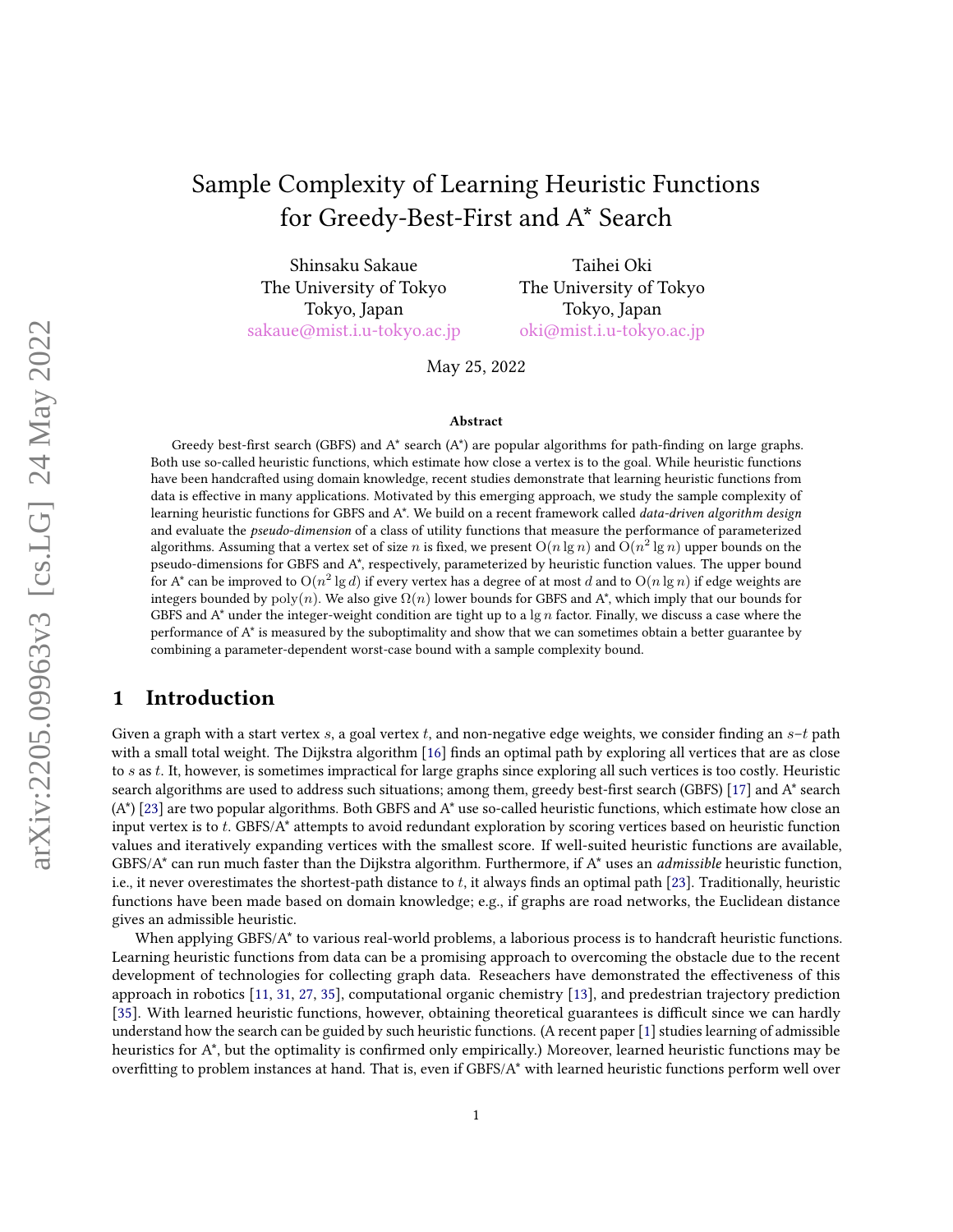training instances, they may deliver poor future performance. In summary, the emerging line of work on search algorithms with learned heuristic functions is awaiting a theoretical foundation for guaranteeing their performance in a data-driven manner. Thus, a natural question is: how many sampled instances are needed to learn heuristic functions with generalization guarantees on the performance of resulting GBFS/A<sup>\*</sup>?

#### 1.1 Our contribution

We address the above question, assuming that path-finding instances defined on a fixed vertex set of size  $n$  are drawn i.i.d. from an unknown distribution. Our analysis is based on so-called *data-driven algorithm design* [\[21,](#page-11-5) [4\]](#page-10-1), a PAC-learning framework for bounding the sample complexity of algorithm configuration. In the analysis, the most crucial step is to evaluate the pseudo-dimension of a class of utility functions that measure the performance of parameterized algorithms. We study the case where GBFS/A\* is parameterized by heuristic function values and make the following contributions:

- 1. Section [3](#page-4-0) gives  $O(n \lg n)$  and  $O(n^2 \lg n)$  upper bounds on the pseudo-dimensions for GBFS and A\*, respectively. The bound for A\* can be improved to  $\mathrm{O}(n^2 \lg d)$  if every vertex has an at most  $d$  degree and to  $\mathrm{O}(n \lg n)$  if edge weights are non-negative integers at most  $poly(n)$ .
- 2. Section [4](#page-6-0) presents  $\Omega(n)$  lower bounds on the pseudo-dimensions for GBFS and A\*. We prove this result by constructing  $\Omega(n)$  instances with unweighted graphs. Thus, our bounds for GBFS and A<sup>\*</sup> under the integer edge-weight condition are tight up to a  $\lg n$  factor.
- 3. Section [5](#page-8-0) studies a particular case of bounding the suboptimality of  $A^*$ . We show that we can sometimes improve the guarantee obtained in Section [3](#page-4-0) by using an alternative  $O(n \lg n)$  bound on the pseudo-dimension of a class of parameter-dependent worst-case bounds [\[33\]](#page-12-3).

An important consequence of the above results is the tightness up to a  $\lg n$  factor for GBFS and A<sup>\*</sup> under the integer-weight assumption. Note that this assumption holds in various realistic situations. For example, the Internet network and state-space graphs of games are unweighted (unit-weight) graphs, and  $A^*$  is often applied to path-finding instances on such graphs.

#### 1.2 Related work

Data-driven algorithm design. Gupta and Roughgarden [\[21\]](#page-11-5) proposed a PAC approach for bounding the sample complexity of algorithm configuration, which is called *data-driven algorithm design* and has been applied to a broad family of algorithms, including greedy, clustering, and sequence alignment algorithms. We refer the reader to a nice survey [\[4\]](#page-10-1). A recent line of work [\[5,](#page-10-2) [9,](#page-11-6) [10\]](#page-11-7) has extensively studied the sample complexity of conguring integer-programming methods, e.g., branch-and-bound and branch-and-cut. In [\[9,](#page-11-6) [10\]](#page-11-7), upper bounds on the pseudodimension for general tree search are presented, which are most closely related to our results. Our upper bounds, which are obtained by using specific properties of GBFS/ $A^*$ , are better than the previous bounds for general tree search, as detailed in Appendix [A.](#page-13-0) Balcan et al. [\[8\]](#page-11-8) presented a general framework for evaluating the pseudo-dimension. Their idea is to suppose that performance measures form a class of functions of algorithm parameters, called dual functions, and characterize its complexity based on how they are piecewise structured. This idea plays a key role in the analysis of [\[9,](#page-11-6) [10\]](#page-11-7), and our analysis of the upper bounds are also inspired by their idea. Its application to our setting, however, requires a close look at the behavior of GBFS/A\*. Balcan et al. [\[7\]](#page-10-3) showed that approximating dual functions with simpler ones is useful for improving sample complexity bounds, which is similar to our idea in Section [5.](#page-8-0) A difference is that while they construct simpler functions with a dynamic programming algorithm, we can use a known worst-case bound on the suboptimality of best-first search [\[33\]](#page-12-3). Lower bounds on the pseudo-dimension for graph-search algorithms have not been well studied.

Heuristic search with learning. Eden et al. [\[18\]](#page-11-9) theoretically studied how the average-case running time of  $A^*$ can be affected by the dimensions or bits of learned embeddings or labels of vertex features, based on which heuristic function values and computed. The sample complexity of learning heuristic functions, however, has not been studied.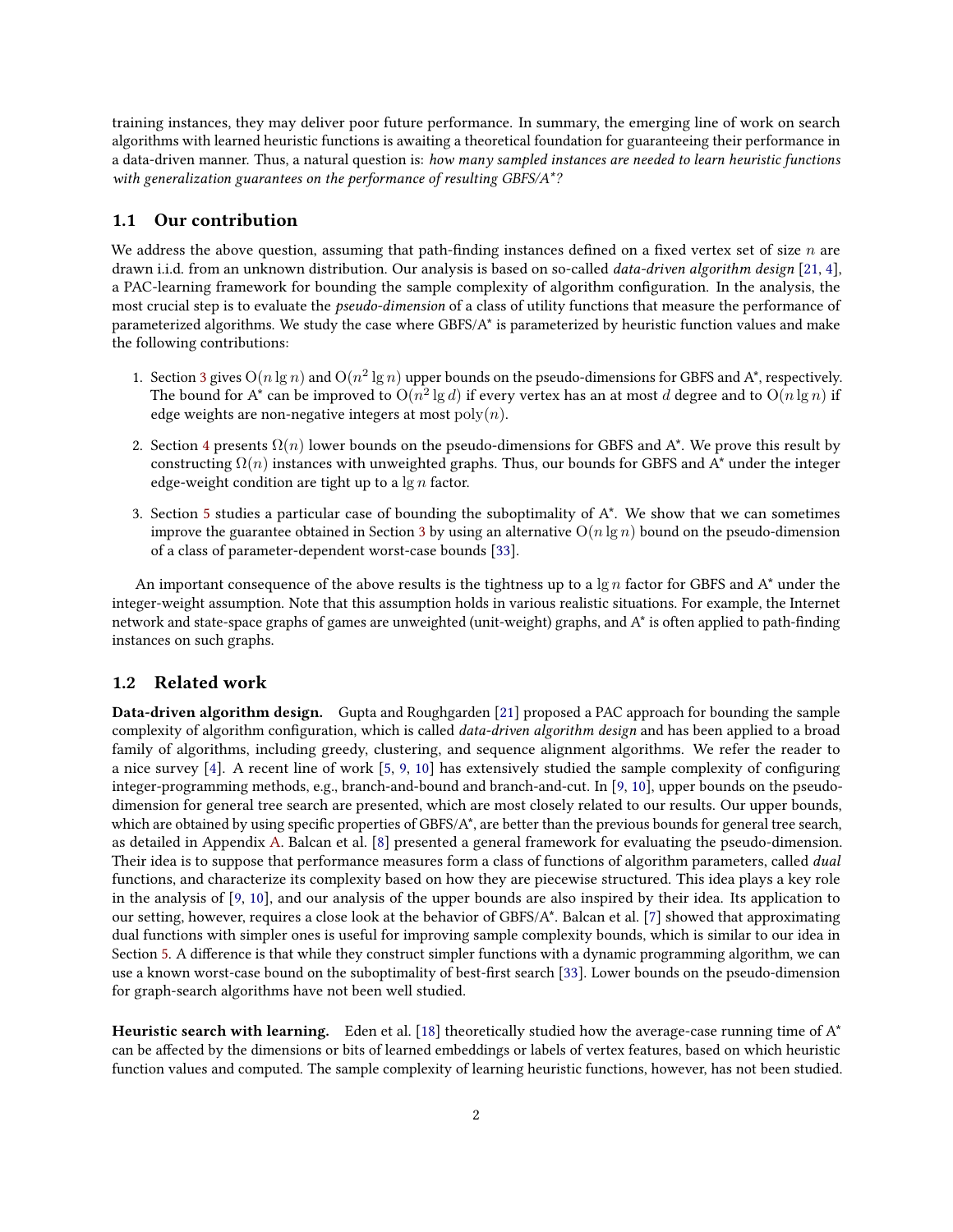## <span id="page-2-1"></span>2 Preliminaries

We present the background on learning theory and our problem setting. In what follows, we let  $\mathbb{I}(\cdot)$  be a boolean function that returns 1 if its argument is true and 0 otherwise. We use  $\mathcal{H} \subseteq \mathcal{R}^{\mathcal{Y}}$  to denote a class of functions that map Y to  $\mathcal{R} \subseteq \mathbb{R}$ . For any positive integer m, we let  $[m] = \{1, \ldots, m\}$ .

#### 2.1 Backgound on learning theory

The following pseudo-dimension [\[28\]](#page-12-4) is a fundamental notion for quantifying the complexity of a class of real-valued functions.

**Definition 1.** Let  $\mathcal{H} \subseteq \mathbb{R}^{\mathcal{Y}}$  be a class of functions that map some domain  $\mathcal{Y}$  to  $\mathbb{R}.$  We say a set  $\{y_1,\ldots,y_N\} \subseteq \mathcal{Y}$  is shattered by H if there exist target values,  $t_1, \ldots, t_N \in \mathbb{R}$ , such that

$$
|\{(\mathbb{I}(h(y_1)\geq z_1),\ldots,\mathbb{I}(h(y_N)\geq z_N))\mid h\in\mathcal{H}\}|=2^N.
$$

The pseudo-dimension of H, denoted by  $Pdim(\mathcal{H})$ , is the size of a largest set shattered by H.

If H is a set of binary-valued functions that map Y to  $\{0,1\}$ , the pseudo-dimension of H coincides with the so-called *VC-dimension* [\[34\]](#page-12-5), which is denoted by  $VCdim(\mathcal{H})$ .

The following proposition enables us to obtain sample complexity bounds by evaluating the pseudo-dimension (see, e.g., [\[2,](#page-10-4) Theorem 13.6] and [\[26,](#page-12-6) Theorem 11.8]).

<span id="page-2-0"></span>**Proposition 1.** Let  $H>0$ ,  $\mathcal{H}\subseteq [0,H]^{\mathcal{Y}}$ , and  $\mathcal D$  be a distribution over  $\mathcal Y$ . For any  $\delta\in (0,1)$ , with a probability of at least  $1 - \delta$  over the i.i.d. draw of  $\{y_1, \ldots, y_N\} \sim \mathcal{D}^N$ , for all  $h \in \mathcal{H}$ , it holds that

$$
\left|\frac{1}{N}\sum_{i=1}^N h(y_i) - \underset{y \sim \mathcal{D}}{\mathbb{E}}[h(y)]\right| = O\left(H\sqrt{\frac{\text{Pdim}(\mathcal{H})\lg\frac{N}{\text{Pdim}(\mathcal{H})} + \lg\frac{1}{\delta}}{N}}\right).
$$

In other words, for any  $\epsilon>0,$   $N=\Omega\Big(\frac{H^2}{\epsilon^2}\big(\text{Pdim}(\mathcal{H})\lg\frac{H}{\epsilon}+\lg\frac{1}{\delta}\big)\Big)$  sampled instances are sufficient to ensure that with a probability of at least  $1-\delta$ , for all  $h \in \mathcal{H}$ , the difference between the empirical average and the expectation over an unknown disrtibution  $D$  is at most  $\epsilon$ .

#### <span id="page-2-2"></span>2.2 Problem formulation

We describe path-finding instances,  $GBFS/A^*$  algorithm, and performance measures considered in this paper.

**Path-finding instances.** We consider solving randomly generated path-finding instances repetitively. Let  $x =$  $(V, E, \{w_e\}_{e \in E}, s, t)$  be a path-finding instance, where  $(V, E)$  is a simple directed graph with n vertices,  $\{w_e\}_{e \in E}$  is a set of non-negative edge weights (sometimes called costs),  $s \in V$  is a start vertex, and  $t \in V$  is a goal vertex. We let Π be a class of possible instances. Each instance x ∈ Π is drawn from an unknown distribution D over Π. We impose the following assumption on Π.

**Assumption 1.** For all  $x \in \Pi$ , the vertex set V and the goal node t are identical, and there always exists at least one directed path from  $s \neq t$  to t, i.e., every instance  $x \in \Pi$  is feasible.

Fixing V is necessary for evaluating the pseudo-dimension in terms of  $n = |V|$ . Note that we can deal with the case where some instances in  $\Pi$  are defined on vertex subsets  $V'\subseteq V$  by removing edges adjacent to  $V\setminus V'.$  The feasibility assumption is needed to ensure that GBFS/A\* always returns a solution, and  $s \neq t$  simply rules out the trivial case where the empty set is optimal. In Appendix [B,](#page-13-1) we discuss how to extend our results to the case where t can change depending on instances.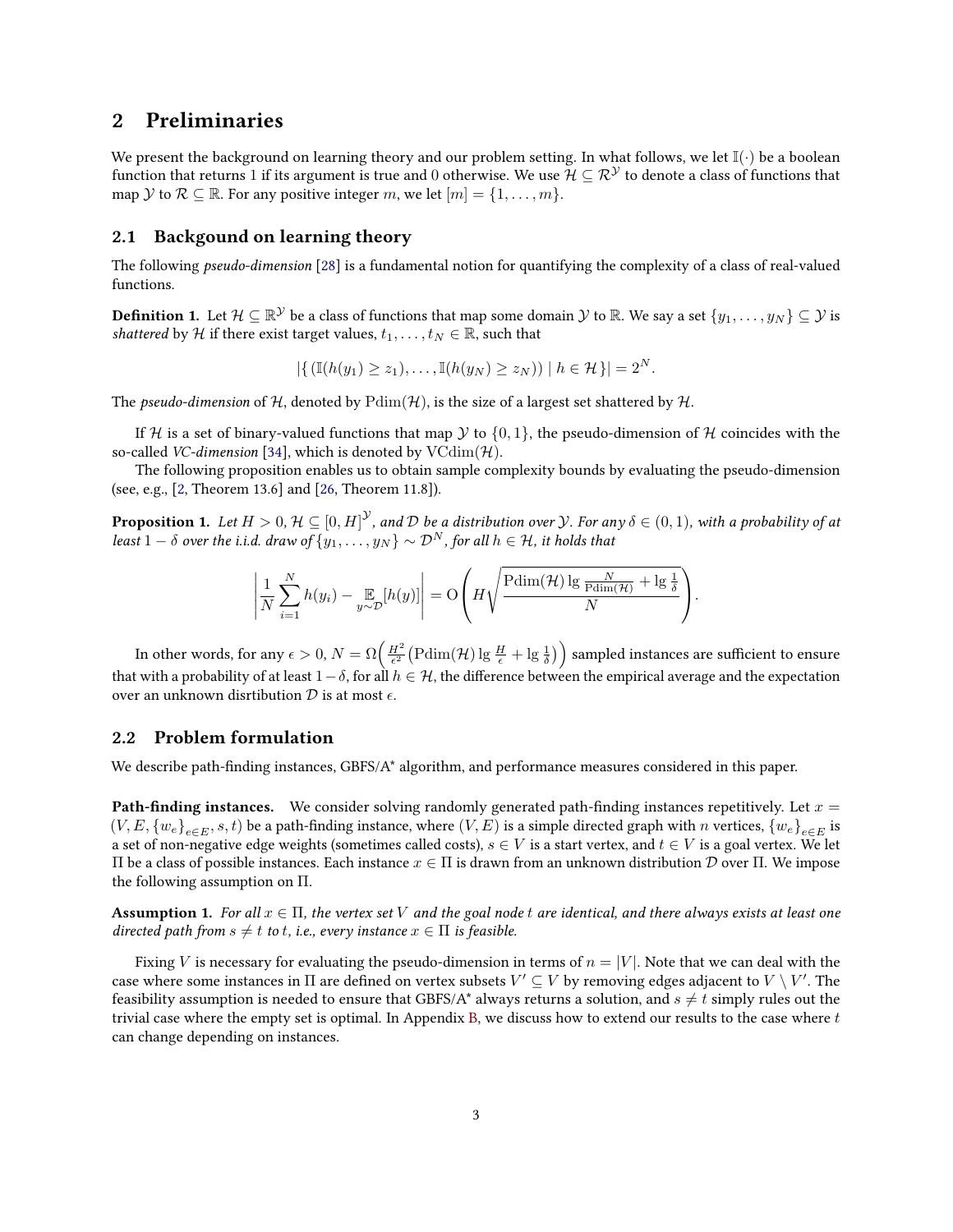Algorithm description. We sketch algorithmic procedures that are common to both GBFS and A\* (see Algorithms [1](#page-4-1) and [2](#page-5-0) for details, respectively). Let  $A_{\rho}$  be a GBFS/A\* algorithm, which is parameterized by heuristic function values  $\rho \in \mathbb{R}^n$ . Given an instance  $x \in \Pi$ ,  $A_\rho$  starts from s and iteratively builds a set of candidate paths. These paths are maintained by OPEN and CLOSED lists, together with pointers  $p(\cdot)$  to parent vertices. The OPEN list contains vertices to be explored, and the CLOSED list consists of vertices that have been explored. In each iteration, we select a vertex  $v$  from OPEN, expand  $v$ , and move  $v$  from OPEN to CLOSED.

Heuristic function values  $\rho$  are used when selecting vertices. For each  $v \in V$ , the corresponding entry in  $\rho$ , denoted by  $\rho_v$ , represents an estimated shortest-path distance from v to t. (Although heuristic function values are usually denoted by  $h(v)$ , we here use  $\rho_v$  for convenience.) In each iteration, we select a vertex with the smallest score, which is defined based on  $\rho$  as detailed later. We impose the following assumption on the vertex selection step.

<span id="page-3-0"></span>**Assumption 2.** Define an arbitrary strict toral order on V; for example, we label elements in V by  $v_1, \ldots, v_n$  and define a total order  $v_1 < \cdots < v_n$ . When selecting a vertex with the smallest score, we break ties, if any, in favor of the smallest vertex with respect to the total order.

If we allow  $A_{\rho}$  to break ties arbitrarily, its behavior becomes too complex to obtain meaningful bounds on the pseudo-dimension. Assumption [2](#page-3-0) is a natural rule to exclude such troublesome cases.

**Performance measure.** Let  $A_{\bm{\rho}}$  be GBFS/A\* with parameters  $\bm{\rho} \in \mathbb{R}^n$ . We measure performance of  $A_{\bm{\rho}}$  on  $x \in \Pi$ with a utility function  $u$ . We assume  $u$  to satisfy the following condition.

<span id="page-3-1"></span>**Assumption 3.** Let  $H > 0$ . A utility function u takes x and a series of all OPEN, CLOSED, and  $p(\cdot)$  generated during the execution of  $A_{\rho}$  on  $x \in \Pi$  as input, and returns a scalar value in  $[0, H]$ .

We sometimes use  $A_{\rho}$  to represent the series of OPEN and CLOSED lists and pointers generated by  $A_{\rho}$ . Note that u meeting Assumption [3](#page-3-1) can measure various kinds of performance. For example, since the pointers indicate an  $s-t$ path returned by  $A_{\rho}$ , u can represent its cost. Moreover, since the series of OPEN and CLOSED lists maintain all search states, u can represent the time and space complexity of  $A_{\rho}$ . We let  $u_{\rho} : \Pi \to [0, H]$  denote the utility function that returns the performance of  $A_{\bm{\rho}}$  on any  $x\in\Pi$ , and define a class of such functions as  $\mathcal{U}=\{u_{\bm{\rho}}:\Pi\to[0,H]\mid \bm{\rho}\in\mathbb{R}^n\}.$ The upper bound, H, is necessary to obtain sample complexity bounds with Proposition [1.](#page-2-0) Setting such an upper bound is usual in practice. For example, if  $u$  measures the running time,  $H$  represents a time-out deadline.

**Generalization guarantees on performance.** Given the above setting, we want to learn  $\hat{\rho}$  values that attain an optimal  $\mathbb{E}_{x\sim\mathcal{D}}[u_{\hat{\rho}}(x)]$  value, where available information consists of sampled instances  $x_1, \ldots, x_N$  and  $u_{\bm{\rho}}(x_1),\ldots,u_{\bm{\rho}}(x_N)$  values for any  $\bm{\rho}\in\mathbb{R}^n$ . To obtain generalization gaurantees on the performance of  $A_{\hat{\bm{\rho}}},$  we bound  $|\frac{1}{N}\sum_{i=1}^N u_{\bm{\rho}}(x_i)-\mathbb{E}_{x\sim\mathcal{D}}[u_{\bm{\rho}}(x)]|$  uniformly for all  $\bm{\rho}\in\mathbb{R}^n.$  Note that the uniform bound offers performance guarantees that are independent of learning procedures, e.g., manual or automated (without being uniform, learned  $\hat{\rho}$ may be overfitting sampled instances). As in Proposition [1,](#page-2-0) to bound the sample complexity of learning  $\rho$  values, we need to evaluate the pseudo-dimension of  $U$ , denoted by  $Pdim(U)$ , which is the main subject of this study.

**Remarks on heuristic functions.** While we allow heuristic function values  $\rho$  to be any point in  $\mathbb{R}^n$ , the range of heuristic functions may be restricted to some subspace of  $\mathbb{R}^n$ . Note that our upper bounds are applicable to such situations since restricting the space of possible  $\rho$  values does not increase  $\text{Pdim}(\mathcal{U})$ . Meanwhile, such restriction may be useful for improving the upper bounds on  $Pdim(U)$ ; exploring this direction is left for future work. Also, our setting cannot deal with heuristic functions that take some instance-dependent features as input. To study such cases, we need more analysis that is specific to heuristic function models, which goes beyond the scope of this paper. Thus, we leave this for future work. Note that our setting still includes important heuristic function models on fixed vertex sets. For example, we can set  $\rho$  using learned distances to landmarks [\[20\]](#page-11-10), or we can let  $\rho$  be distances measured on some metric space by learning metric embeddings of vertices [\[36\]](#page-12-7).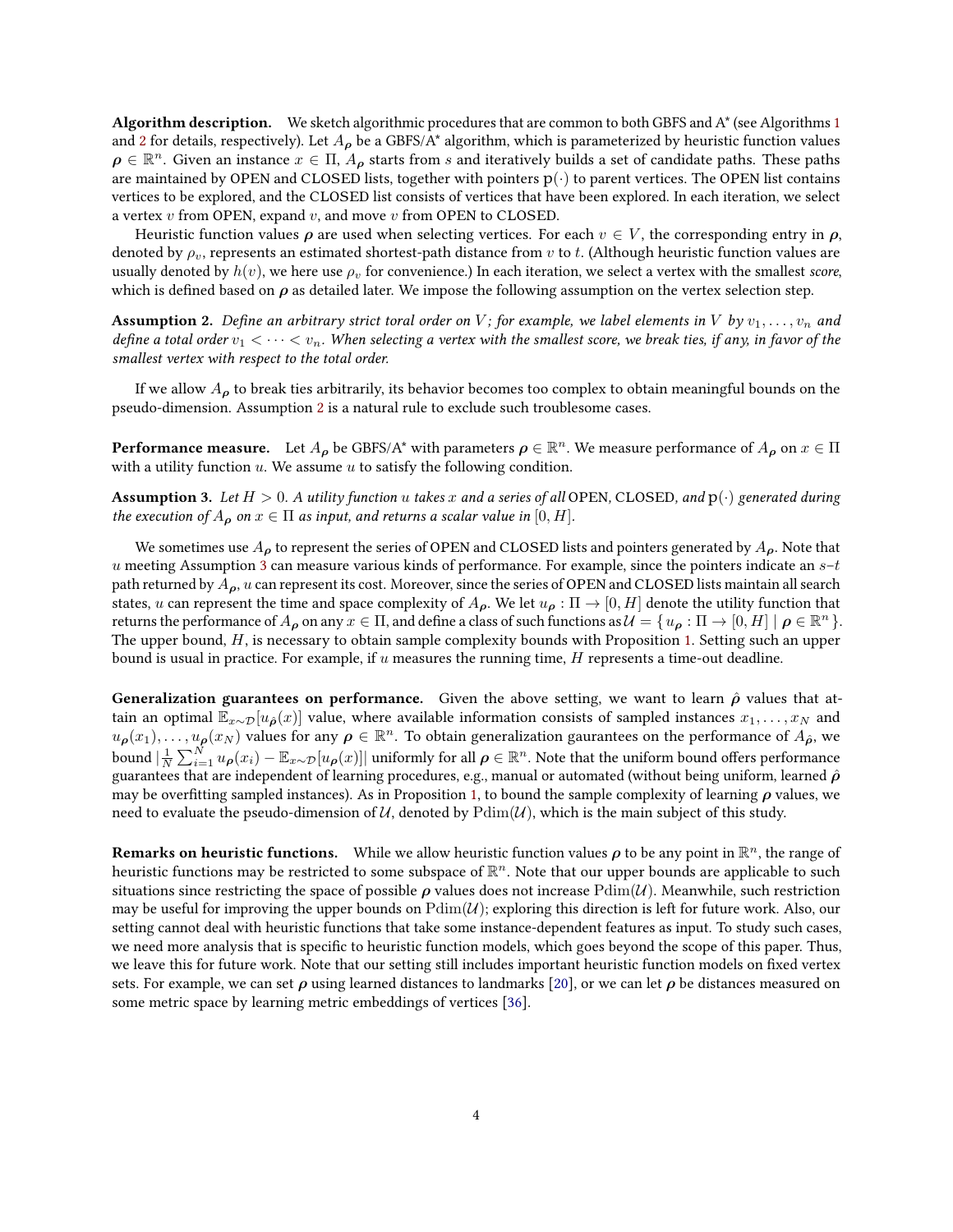<span id="page-4-1"></span>Algorithm 1 GBFS with heuristic function values  $\rho$ 

<span id="page-4-2"></span>1: OPEN =  $\{s\}$ , CLOSED =  $\emptyset$ , and  $p(s)$  = None. 2: while OPEN is not empty : 3:  $v \leftarrow \operatorname{argmin} \{ \rho_{v'} \mid v$  $\triangleright$  Break ties as in Assumption [2.](#page-3-0) 4: **for** each child  $c$  of  $v$ : 5: **if**  $c = t$  : 6: **return**  $s-t$  path by tracing pointers  $p(\cdot)$ , where  $p(t) = v$ . 7: if  $c \notin$  OPEN ∪ CLOSED : 8:  $p(c) \leftarrow v$  and OPEN  $\leftarrow$  OPEN  $\cup \{c\}$ . 9: Move v from OPEN to CLOSED.

### <span id="page-4-0"></span>3 Upper bounds on the pseudo-dimension

We present details of GBFS and  $A^*$  and upper bounds on the pseudo-dimensions of  $U$ . In this section, we suppose that vertices in V are labeled by  $v_1, \ldots, v_n$  as in Assumption [2.](#page-3-0)

#### 3.1 Greedy best-first search

Algorithm [1](#page-4-1) shows the details of GBFS  $A_{\bm{\rho}}$  with heuristic function values  $\bm{\rho}\in\mathbb{R}^n$ . When selecting vertices in Step [3,](#page-4-2) the scores are determined only by  $\rho$ . This implies an obvious but important fact.

<span id="page-4-3"></span>**Lemma 1.** Let  $\rho, \rho' \in \mathbb{R}^n$  be a pair of heuristic function values with an identical total order up to ties on their entries, i.e.,  $\mathbb{I}(\rho_{v_i} \leq \rho_{v_j}) = \mathbb{I}(\rho'_{v_i} \leq \rho'_{v_j})$  for all  $i, j \in [n]$  such that  $i < j$ . Then, we have  $u_{\bm{\rho}}(x) = u_{\bm{\rho'}}(x)$  for all  $x \in \Pi$ .

*Proof.* For any  $x \in \Pi$ , if  $\rho$  and  $\rho'$  have an identical strict total order on their entries, vertices selected in Step [3](#page-4-2) are the same in each iteration of  $A_{\rho}$  and  $A_{\rho'}$ . Since this is the only step  $\rho$  and  $\rho'$  can affect, we have  $A_{\rho} = A_{\rho'}$  for all  $x \in \Pi$ , hence  $u_{\bm{\rho}}(x)=u_{\bm{\rho}'}(x)$ . Moreover, this holds even if  $\bm{\rho}$  and/or  $\bm{\rho}'$  have ties on their entries because of Assumption [2.](#page-3-0) That is, the total order uniquely determines a vertex selected in Step [3](#page-4-2) even in case of ties. Therefore, the statement holds. П

From Lemma [1,](#page-4-3) the behavior of GBFS is uniquely determined once a total order on  $\{\rho_v\}_{v\in V}$  is fixed. Thus, for any  $x \in \Pi$ , the number of distinct  $u_{\bm{\rho}}(x)$  values is at most  $n!$ , the number of permutations of  $\{\rho_v\}_{v\in V}$ . This fact enables us to obtain an  $O(n \lg n)$  upper bound on the pseudo-dimension of U.

<span id="page-4-4"></span>**Theorem 1.** For GBFS  $A_{\rho}$  with parameters  $\rho \in \mathbb{R}^n$ , it holds that  $\text{Pdim}(\mathcal{U}) = \text{O}(n \lg n)$ .

*Proof.* Lemma [1](#page-4-3) implies that we can parition  $\mathbb{R}^n$  into  $n!$  regions,  $\mathcal{P}_1, \mathcal{P}_2, \ldots$  , so that for every  $\mathcal{P}_i$ , any pair of  $\bm{\rho}, \bm{\rho}' \in \mathcal{P}_i$ satisfies  $u_{\rho}(x) = u_{\rho}(x)$  for all  $x \in \Pi$ . Note that the construction of the regions,  $\mathcal{P}_1, \mathcal{P}_2, \ldots$ , does not depend on  $x.$  Thus, given any  $N$  instances  $x_1,\ldots,x_N,$  even if  $\bm{\rho}$  moves over whole  $\R^n$ , the number of distinct tuples of form  $(u_{\boldsymbol{\rho}}(x_1),\ldots,u_{\boldsymbol{\rho}}(x_N))$  is at most n!. To shatter N instances,  $n! \geq 2^N$  must hold. Solving this for the largest N yields  $Pdim(\mathcal{U}) = O(n \lg n).$  $\Box$ 

#### <span id="page-4-5"></span>3.2 A\* search

Algorithm [2](#page-5-0) is the details of A\*. As with GBFS,  $\rho$  only affects the vertex selection step (Step [3\)](#page-5-1). However, unlike GBFS, the scores,  $g_v + \rho_v$ , involve not only  $\bm{\rho}$  but also  $\{g_v\}_{v\in V}$ . Each  $g_v$  is called a  $g$ -cost and maintains a cost of some path from  $s$  to  $v$ . As in Algorithm [2,](#page-5-0) when  $v$  is expanded and a shorter path to  $c$  is found, whose cost is denoted by  $g_{\text{new}}$ , we update the  $g_c$  value. Thus, each  $g_v$  always gives an upper bound on the shortest-path distance from s to v. For each  $v \in V$ , there are at most  $\sum_{k=0}^{n-2} k! \leq (n-1)!$  simple paths connecting s to v, and thus  $g_v$  can take at most  $(n-1)!$  distinct values. We denote the set of those distinct values by  $\mathcal{G}_v$ , and define  $\mathcal{G}_V = \{(v, g_v) \mid v \in V, g_v \in \mathcal{G}_v\}$ as the set of all pairs of a vertex and its possible g-cost. It holds that  $|\mathcal{G}_V| \le n \times (n-1)! = n!$ .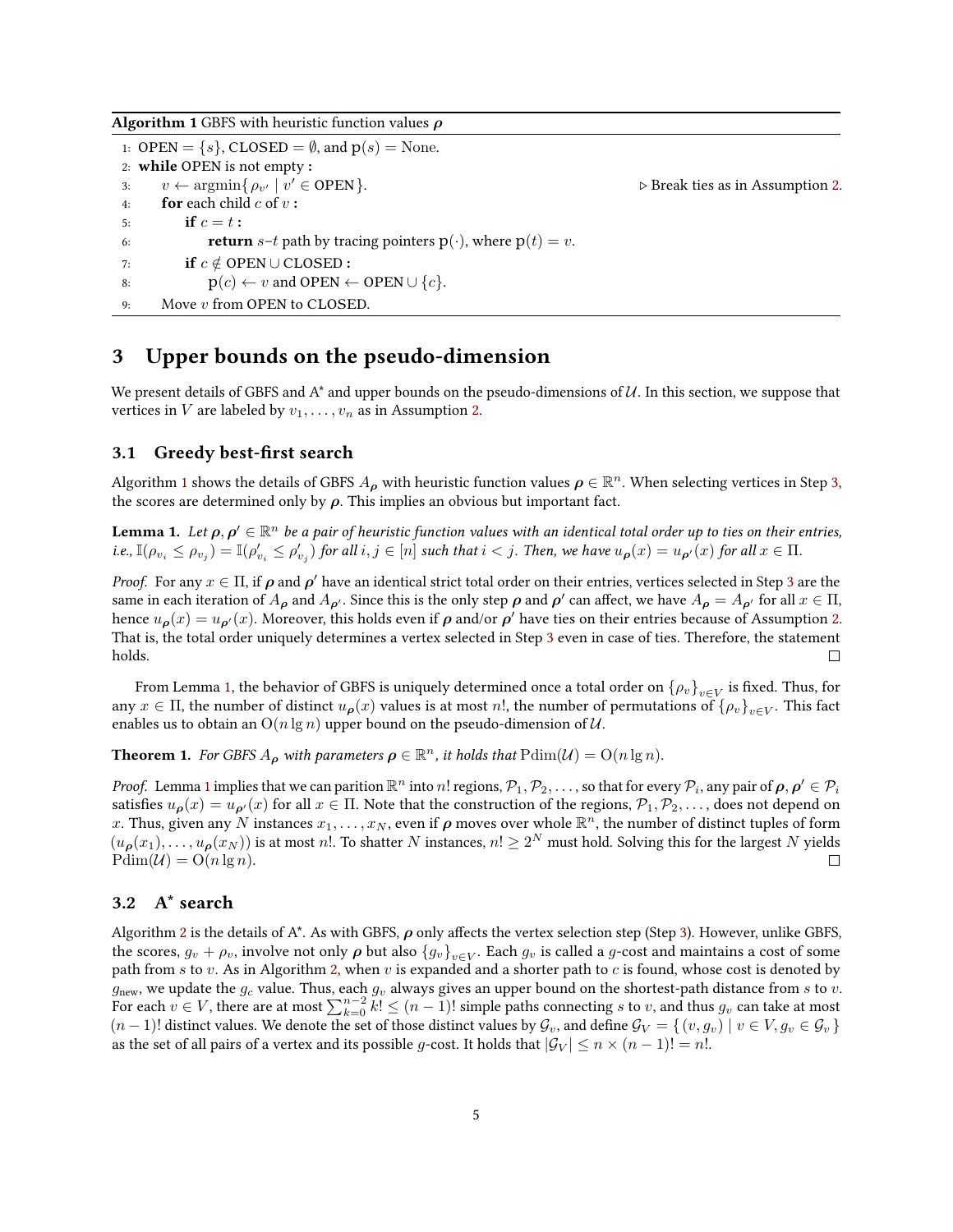<span id="page-5-0"></span>

| <b>Algorithm</b> 2 A $^*$ with heuristic function values $\rho$ |  |  |  |
|-----------------------------------------------------------------|--|--|--|
|-----------------------------------------------------------------|--|--|--|

<span id="page-5-1"></span>

|     | 1: OPEN = { $s$ }, CLOSED = $\emptyset$ , $p(s)$ = None, and $g_s = 0$ .                                |                                                 |
|-----|---------------------------------------------------------------------------------------------------------|-------------------------------------------------|
|     | 2: while OPEN is not empty:                                                                             |                                                 |
| 3:  | $v \leftarrow \operatorname{argmin} \{ g_{v'} + \rho_{v'} \mid v' \in \text{OPEN} \}.$                  | $\triangleright$ Break ties as in Assumption 2. |
| 4:  | if $v=t$ :                                                                                              |                                                 |
| 5:  | <b>return</b> $s-t$ path by tracing pointers $p(\cdot)$ .                                               |                                                 |
| 6:  | <b>for</b> each child c of $v$ :                                                                        |                                                 |
| 7:  | $g_{\text{new}} \leftarrow g_v + w_{(v,c)}.$                                                            |                                                 |
| 8:  | if $c \notin$ OPEN $\cup$ CLOSED :                                                                      |                                                 |
| 9:  | $g_c \leftarrow g_{\text{new}}, \mathbf{p}(c) \leftarrow v$ , and OPEN $\leftarrow$ OPEN $\cup \{c\}$ . |                                                 |
| 10: | <b>else if</b> $c \in$ OPEN and $q_{\text{new}} < q_c$ :                                                |                                                 |
| 11: | $g_c \leftarrow g_{\text{new}}$ and $p(c) \leftarrow v$ .                                               |                                                 |
| 12: | <b>else if</b> $c \in$ CLOSED and $q_{\text{new}} < q_c$ :                                              | $\triangleright$ Steps 12–14 are for reopening. |
| 13: | $g_c \leftarrow g_{\text{new}}$ and $p(c) \leftarrow v$ .                                               |                                                 |
| 14: | Move c from CLOSED to OPEN.                                                                             |                                                 |
| 15: | Move $v$ from OPEN to CLOSED.                                                                           |                                                 |

<span id="page-5-3"></span><span id="page-5-2"></span>Note that once  $x \in \Pi$  is fixed,  $\mathcal{G}_v$  for  $v \in V$  and  $\mathcal{G}_V$  are uniquely determined. To emphasize this fact, we sometimes use notation with references to x:  $g_v(x)$ ,  $\mathcal{G}_v(x)$ , and  $\mathcal{G}_V(x)$ . As with the case of GBFS (Lemma [1\)](#page-4-3), we can define a total order on the scores to determine the behavior of  $A^*$  uniquely.

<span id="page-5-4"></span>**Lemma 2.** Fix any instance  $x\in\Pi$ . Let  $\bm{\rho},\bm{\rho}'\in\mathbb{R}^n$  be a pair of heuristic function values such that total orders on the sets of all possible scores,  $\{g_v(x) + \rho_v \mid (v, g_v(x)) \in \mathcal{G}_V(x)\}$  and  $\{g_v(x) + \rho'_v \mid (v, g_v(x)) \in \mathcal{G}_V(x)\}$ , are identical up to ties. Then, it holds that  $u_{p}(x) = u_{p}(x)$ .

Proof. If the two sets of scores have an identical strict total order, we select the same vertex in Step [3](#page-5-1) in each iteration of  $A_{\rho}$  and  $A_{\rho'}$ . Thus, we have  $A_{\rho} = A_{\rho'}$  for any fixed x, implying  $u_{\rho}(x) = u_{\rho'}(x)$ . We show that this holds even in the presence of ties by using Assumption [2.](#page-3-0) First, any two scores of the same vertices,  $g_v(x) + \rho_v$  and  $g'_v(x) + \rho_v$ , never have ties since  $\mathcal G_v$  consists of distinct  $g$ -costs. Next, if  $g_{v_i}(x)+\rho_{v_i}=g_{v_j}(x)+\rho_{v_j}$  holds for some  $i< j,$  we always prefer  $v_i$  to  $v_j$  in Step [3](#page-5-1) due to Assumption [2.](#page-3-0) Therefore, even in the presence of ties, we select a vertex in Step [3](#page-5-1) as if the set of scores has a strict total order. Thus, if  $\rho$  and  $\rho'$  induce the same total order up to ties on the sets of possible scores, it holds that  $u_{\rho}(x) = u_{\rho}(x)$ .  $\Box$ 

By using Lemma [2,](#page-5-4) we can obtain an  $\mathrm{O}(n^2 \lg n)$  upper bound on the pseudo-dimension of  $\mathcal{U}.$ 

<span id="page-5-6"></span>**Theorem 2.** For  $A^* A_{\rho}$  with parameters  $\rho \in \mathbb{R}^n$ , it holds that  $\text{Pdim}(\mathcal{U}) = \text{O}(n^2 \lg n)$ .

*Proof.* As with the proof of Theorem [1,](#page-4-4) we partition  $\mathbb{R}^n$  into some regions so that in each region, the behavior of A\* is unique. Unlike the case of GBFS, boundaries of such regions change over  $N$  instances. To deal with this situation, we use a geometric fact: for  $m \ge n \ge 1$  $m \ge n \ge 1$ , m hyperplanes partition  $\mathbb{R}^n$  into  $\mathcal{O}((em)^n)$  regions.<sup>1</sup>

Fix a tuple of any  $N$  instances  $(x_1,\dots,x_N).$  We consider hyperplanes in  $\R^n$  of form  $g_{v_i}(x_k)+\rho_{v_i}=g_{v_j}(x_k)+\rho_{v_j}$ for all  $k\in [N]$  and all pairs of  $(v_i,g_{v_i}(x_k)),(v_j,g_{v_j}(x_k))\in \mathcal{G}_V$  such that  $i\neq j.$  These hyperplanes partition  $\mathbb{R}^n$  into some regions,  $\mathcal{P}_1, \mathcal{P}_2, \ldots$ , so that the following condition holds: for every  $\mathcal{P}_i$ , any  $\bm{\rho}, \bm{\rho}' \in \mathcal{P}_i$  have the same total order on  $\{g_v(x_k) + \rho_v \mid (v, g_v(x_k)) \in \mathcal{G}_V(x)\}$  and  $\{g_v(x_k) + \rho'_v \mid (v, g_v(x_k)) \in \mathcal{G}_V(x_k)\}$  up to ties for all  $k \in [N]$ , which implies  $u_{\rho}(x_k) = u_{\rho}(x_k)$  for all  $k \in [N]$  due to Lemma [2.](#page-5-4) That is, for every  $k \in [N]$ , if we see  $u_{\rho}(x_k)$  as a function of  $\rho$ , it is piecewise constant where pieces are given by  $\mathcal{P}_1,\mathcal{P}_2,\ldots$ . Therefore, when  $\rho$  moves over whole  $\R^n$ , the number of distinct tuples of form  $(u(\rho(x_1),\ldots,u_\rho(x_N))$  is at most the number of the pieces. Note that the pieces are generated by partitioning  $\R^n$  with  $\sum_{k\in[N]}{|G_V(x_k)|\choose 2}\le N{n!\choose 2}$  hyperplanes, which means there are at

<span id="page-5-5"></span><sup>&</sup>lt;sup>1</sup>Even if some regions degenerate, from [\[22,](#page-11-11) Theorem 28.1.1] and [\[12,](#page-11-12) Proposition A2.1], the number of all d-dimensional regions for  $d = 0, \ldots, n$ is  $\sum_{d=0}^n\sum_{i=0}^d\binom{n-i}{d-i}\binom{m}{n-i}\leq 2(em)^n.$  The fact has a close connection to Sauer's lemma [\[29\]](#page-12-8) (see [\[19\]](#page-11-13)). In this sense, our analysis is in a similar spirit to the general framework of [\[8\]](#page-11-8).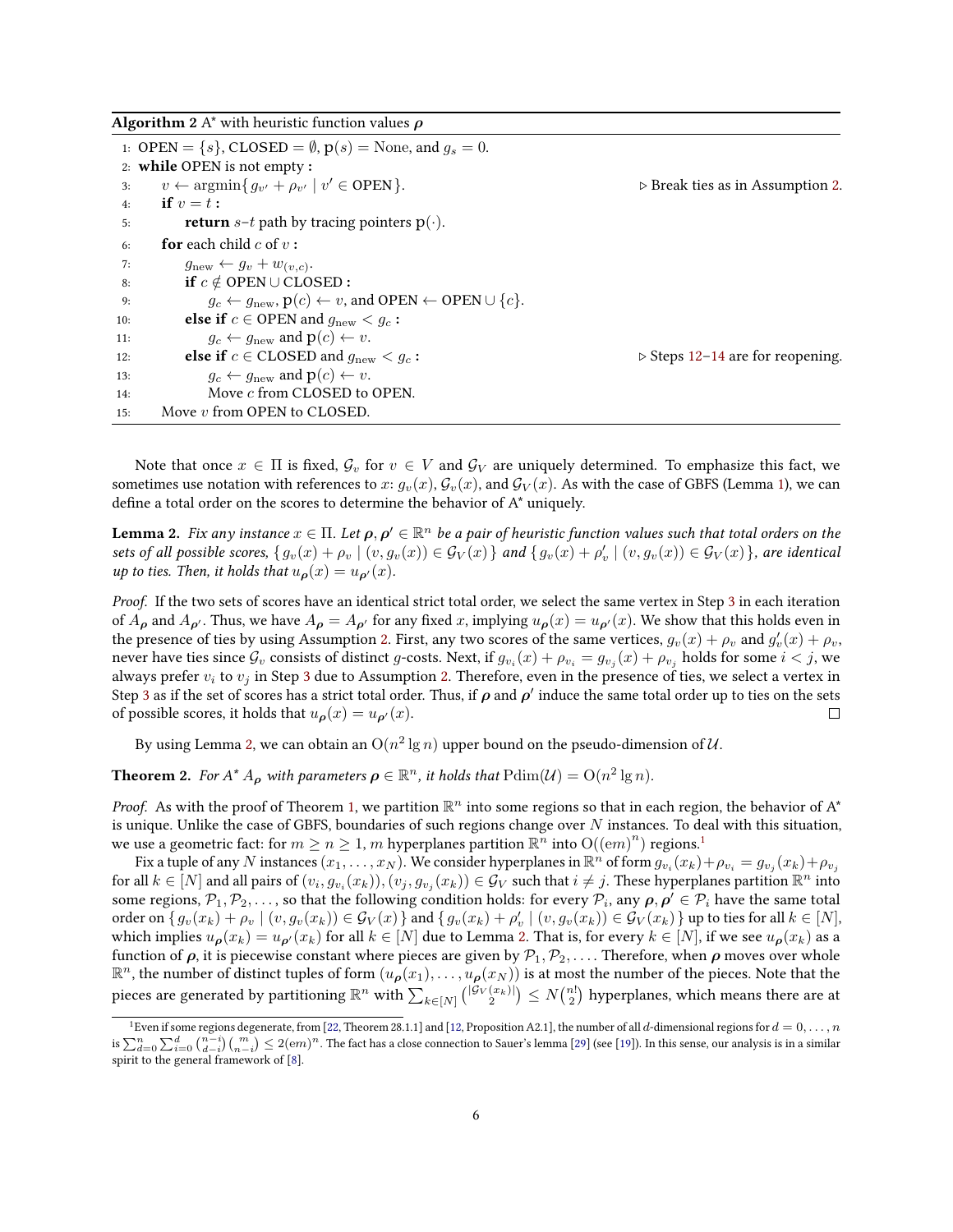most  $\mathrm{O}\Big(\Big(\mathrm{e}N\binom{n!}{2}\Big)^n\Big)$  pieces. To shatter  $N$  instances,  $\mathrm{O}\Big(\Big(\mathrm{e}N\binom{n!}{2}\Big)^n\Big)\geq 2^N$  is necessary. Solving this for the largest N yields  $Pdim(U) = O(n^2 \lg n)$ .  $\Box$ 

Compared with GBFS, the additional n factor comes from the bound of  $(n - 1)!$  on  $|\mathcal{G}_v|$ . This bound may seem too pessimistic, but it is almost tight in some cases, as implied by the following example.

<span id="page-6-2"></span>**Example 1.** Let  $(V, E)$  be a complete graph with edges labeled as  $\{e_1, \ldots, e_{|E|}\}.$  Set each edge weight  $w_{e_i}$  to  $2^{i-1}$ for  $i\in[|E|].$  Considering the binary representation of the edge weights, the costs of all simple  $s$ – $v$  paths are mutually different for  $v \in V$ , which implies  $|\mathcal{G}_v| = \sum_{k=0}^{n-2} k! \geq (n-2)!$ .

This example suggests that improving the  $\mathrm{O}(n^2 \lg n)$  bound is not straightforward. Under some realistic assumptions, however, we can improve it by deriving smaller upper bounds on  $|\mathcal{G}_v|$ .

First, if the maximum degree of vertices is always bounded, we can obtain the following bound.

**Theorem 3.** Assume that the maximum out-degrees of directed graphs  $(V, E)$  of all instances in  $\Pi$  are upper bounded by d. Then, it holds that  $Pdim(U) = O(n^2 \lg d)$ .

*Proof.* Under the assumption on the maximum degree, there are at most  $\sum_{k=0}^{n-2} d^k \le (n-1)d^{n-2}$  simple  $s-v$  paths, which implies  $|\mathcal{G}_v| \leq (n-1)d^{n-2}$  for every  $v \in V.$  Therefore, we have  $|\mathcal{G}_V| \leq n \times (n-1)d^{n-2}.$  Following the  $\binom{2}{2}^{n-2}$ <sup>n</sup> $\geq 2^N$  for the proof of Theorem [2,](#page-5-6) we can obtain an upper bound on  $\mathrm{Pdim}(\mathcal{U})$  by solving  $\mathrm{O}\Big(N^n{n(n-1)d^{n-2}}$ largest N, which yields  $Pdim(U) = O(n^2 \lg d)$ .  $\Box$ 

Second, if edge weights are non-negative integers bounded by  $\ell$ , we can obtain the following bound.

<span id="page-6-1"></span>**Theorem 4.** Assume that edge weights  $\{w_e\}_{e\in E}$  of all instances in  $\Pi$  are non-negative integers bounded by a constant  $\ell$  from above. Then, it holds that  $\text{Pdim}(\mathcal{U}) = \text{O}(n \lg(n\ell)).$ 

*Proof.* Under the assumption, every g-cost  $g_v$  takes a non-negative integer value at most  $n\ell$ . Since  $\mathcal{G}_v$  consists of distinct g-cost values,  $|\mathcal{G}_v| \le n\ell$  holds, hence  $|\mathcal{G}_V| \le n^2\ell$ . Solving  $O(N^n{n^2\ell \choose 2}^n) \ge 2^N$  for the largest N, we obtain  $Pdim(\mathcal{U}) = O(n \lg(n\ell)).$  $\Box$ 

Note that if  $\ell = O(poly(n))$  holds, we have  $Pdim(\mathcal{U}) = O(n \lg n)$ .

**On reopening.** A<sup>\*</sup> is usually allowed to reopen closed vertices as in Steps [12](#page-5-2)[–14.](#page-5-3) This, however, causes  $\Omega(2^n)$ iterations in general [\[25\]](#page-11-14), albeit always finite [\[32\]](#page-12-9). A popular workaround is to simply remove Steps [12](#page-5-2)[–14,](#page-5-3) and such  $A^*$  without reopening has also been extensively studied [\[33,](#page-12-3) [30,](#page-12-10) [14,](#page-11-15) [15\]](#page-11-16). Note that our results are applicable to  $A^*$  both with and without reopening.

## <span id="page-6-0"></span>4 Lower bounds on the pseudo-dimension

We present lower bounds on the pseudo-dimension for GBFS/A\*. We prove the result by constructing  $\Omega(n)$  shatterable instances with unweighted graphs. Therefore, the  $O(n \lg n)$  upper bounds for GBFS (Theorem [1\)](#page-4-4) and A<sup>\*</sup> under the edge-weight assumption (Theorem [4\)](#page-6-1) are tight up to a  $\lg n$  factor.

<span id="page-6-3"></span>**Theorem 5.** For GBFS/A<sup>\*</sup>  $A_{\rho}$  with parameters  $\rho \in \mathbb{R}^n$ , it holds that  $\text{Pdim}(\mathcal{U}) = \Omega(n)$ .

*Proof.* We construct a series of  $n-4$  instances,  $x_1, \ldots, x_{n-4}$ , that can be shattered by U, where each  $u_p$  returns the length of an s–t path found by  $A_{\rho}$ . We label vertices in V by s, r, t, or  $i \in [n-3]$ . See Figure [1](#page-7-0) for an example with  $n=8.$  We define  $M=V\setminus\{s, r, t\}.$  For each  $x_i$   $(i\in [n-4]),$  we draw edges  $(s, v)$  for  $v\in M$  and  $(v, t)$  for  $v \in \{v' \in M \mid v' > i\}$ , which constitute optimal  $s-t$  paths of length 2. In addition, for each  $x_i$ , we draw edges  $(i, r)$ and  $(r, t)$ , where  $s \to i \to r \to t$  is the only suboptimal path of length 3. Letting  $t_i = 2.5$  for  $i \in [n-4]$ , we prove that U can shatter those  $n-4$  instances, i.e.,  $A_{\rho}$  can return suboptimal solutions to any subset of  $\{x_1, \ldots, x_{n-4}\}$  by appropriately setting  $\rho$ .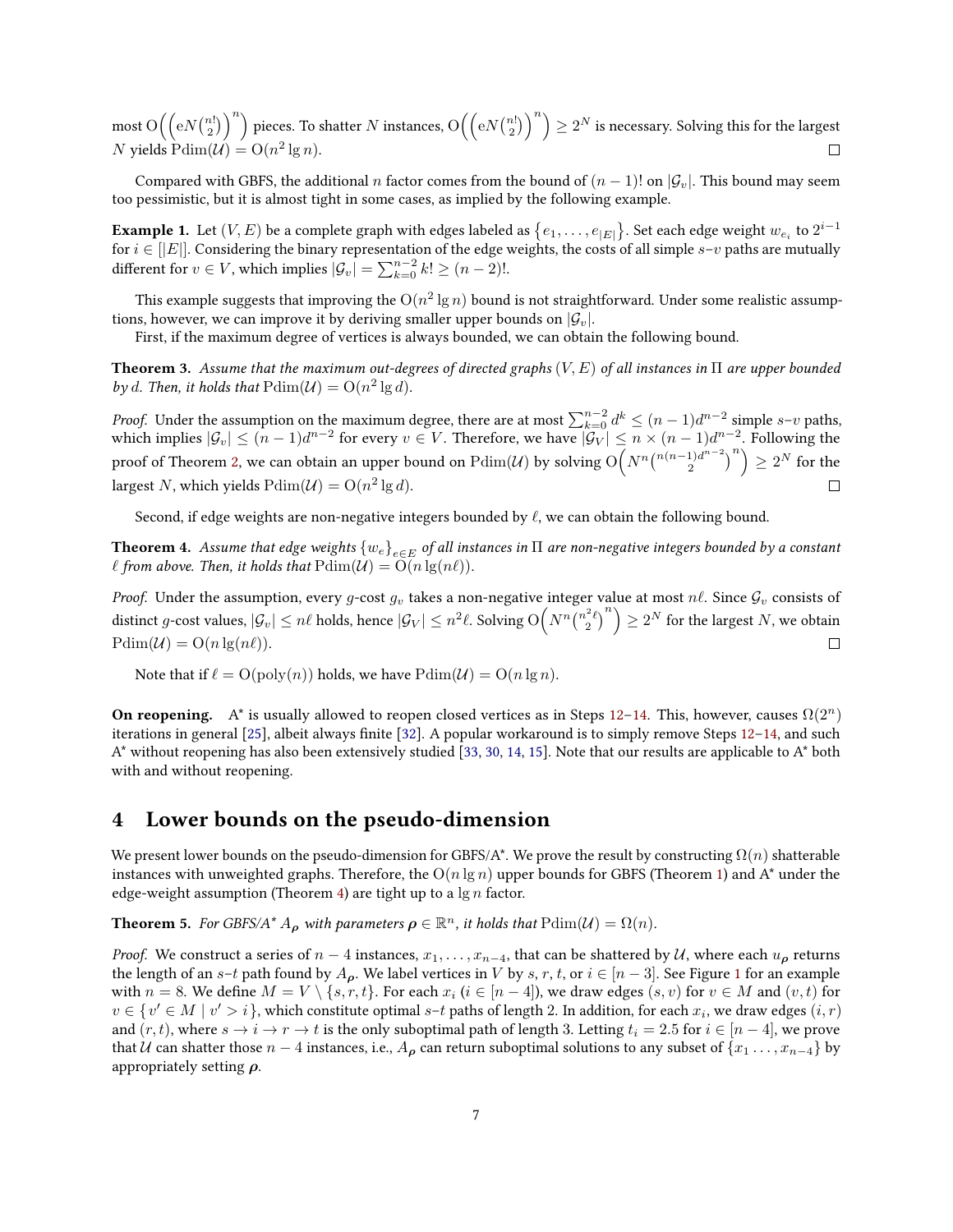<span id="page-7-0"></span>

Figure 1: An illustration of the instances  $x_1, \ldots, x_{n-4}$  for  $n = 8$ . Each vertex is labeled by s, r, t, or  $i \in [n-3]$ , as shown nearby the vertex circles. The values in vertex circles represent  $\rho$  that makes  $A_\rho$  return suboptimal paths to  $x_2$  and  $x_3$ , i.e.,  $S = \{2, 3\}$ . The thick edges indicate returned paths.

Let  $S \subseteq [n-4]$  indicate a subset of instances, to which we will make  $A_{\rho}$  return suboptimal solutions. We show that for any S, we can set  $\rho$  so that  $A_\rho$  returns  $s\to i\to r\to t$  to  $x_i$  if and only if  $i\in S$ . We refer to the vertex labeled by  $n-3$  as m, which we use to ensure that every instance has an optimal path  $s \to m \to t$ . We set  $\rho$  as follows:  $\rho_s = n$  (or an arbitrary value),  $\rho_r = \rho_t = 0$ ,  $\rho_i = i + 2$  if  $i \in S \cup \{m\}$ , and  $\rho_i = n$  (or a sufficiently large value) if  $i\in[n-4]\setminus S.$  If  $A_{\bm{\rho}}$  with this  $\bm{\rho}$  is applied to  $x_i$ , it iteratively selects vertices in  $S\cup\{m\}$  in increasing order of their labels until a vertex that has a child is selected. Once a vertex with a child is expanded, it ends up returning  $s \to i \to r \to t$  if  $i \in S$  and  $s \to v \to t$  for some  $v > i$  if  $i \notin S$ . We below confirm this more precisely, separately for GBFS and A\*.

**GBFS.** We consider applying GBFS  $A_{\rho}$  to  $x_i$ .  $A_{\rho}$  first expands s and add vertices in M to OPEN. Since vertices in  $v \in [n-4] \setminus S$  have sufficiently large scores of n, they are never selected before any vertex in  $S \cup \{m\}$ . Thus,  $A_{\rho}$ selects a vertex from  $S \cup \{m\}$  with the smallest score. If the selected vertex, denoted by v, satisfies  $v < i$ , there is no child of v; hence, nothing is added to OPEN, and we go back to Step [3.](#page-4-2) In this way,  $A_{\rho}$  iteratively moves  $v \in S \cup \{m\}$ that has no child from OPEN to CLOSED. Consider the first time when the selected vertex  $v \in S \cup \{m\}$  has a child c (this situation is guaranteed to occur since m always has a child). If  $i \notin S$ , we have  $v \neq i$  since v is selected from  $S \cup \{m\}$ . Then, since v's child is  $c = t$ ,  $A_{\rho}$  returns  $s \to v \to t$  with  $v \neq i$ . If  $i \in S$ , then i has the smallest score  $(\rho_i = i + 2)$  among all vertices in  $S \cup \{m\}$  that have a child. Thus,  $A_\rho$  selects i and opens r. Now, r has the smallest score of  $\rho_r = 0$ . Therefore,  $A_\rho$  selects r and reaches t, returning  $s \to i \to r \to t$ . Consequently,  $A_\rho$  returns the suboptimal path if and only if  $i \in S$ .

A\*. It first expands s and add M to OPEN. Since  $g_v = 1$  for all  $v \in M$ , only  $\rho$  values matter when comparing the scores, as with the case of GBFS. Therefore, A\* iterates to move vertices in  $S \cup \{m\}$  from OPEN to CLOSED until a vertex that has a child is selected. Consider the first time a selected vertex  $v$  has a child  $c$  (so far,  $s$  is not reopened since  $g_s = 0$ ). As with the case of GBFS, we have  $v \neq i$  and  $c = t$  if  $i \notin S$ , or  $v = i$  and  $c = r$  if  $i \in S$ . Now, every  $v'\in {\rm OPER}\setminus\{c\}$  has a score of at least  $4$  since  $g_{v'}=1$  and  $\rho_{v'}\geq 3$  for  $v'\in M.$  Therefore, if  $i\notin S,$   $t\in {\rm OPERN}$  has the smallest score of  $g_t + \rho_t = 2 + 0 = 2$ . Thus,  $A_{\rho}$  next selects t and returns  $s \to v \to t$ , where  $v \neq i$ . If  $i \in S$ , since  $r \in$  OPEN has the smallest score of  $g_r + \rho_r = 2 + 0 = 2$ ,  $A_\rho$  selects r and opens t. Then, since t has the score of  $g_t + \rho_t = 3 + 0 = 3$ ,  $A_\rho$  selects t and returns  $s \to i \to r \to t$ . To conclude,  $A_\rho$  returns the suboptimal path if and only if  $i \in S$ .  $\Box$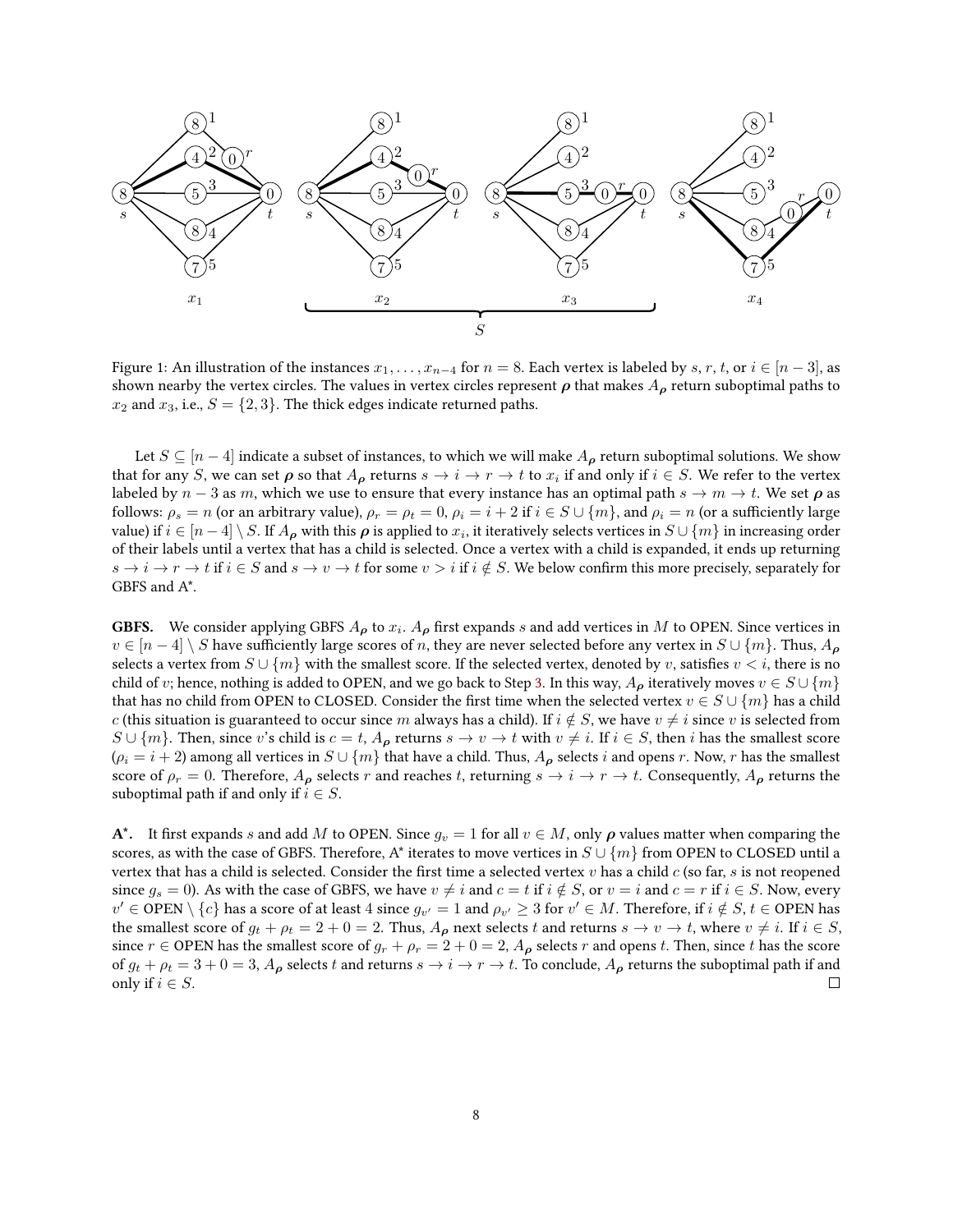## <span id="page-8-0"></span>5 Toward better guarantees on the suboptimality of  $A^*$

Given the results in Sections [3](#page-4-0) and [4,](#page-6-0) a major open problem is to close the  $\tilde{O}(n)$  gap $^2$  $^2$  between the  $O(n^2\lg n)$  upper bound and the  $\Omega(n)$  lower bound for A<sup>\*</sup> in general cases. This problem seems very complicated, as we will discuss in Section [6.](#page-10-5) Instead, we here study a particular case where we want to bound the expected suboptimality of  $A^*$ , which is an important performance measure since learned heuristic values are not always admissible. We show that a general bound obtained from Theorem [2](#page-5-6) can be sometimes improved by using a  $\rho$ -dependent worst-case bound [\[33\]](#page-12-3).

For any  $x \in \Pi$ , let  $Opt(x)$  and  $Cost_{\rho}(x)$  be the costs of an optimal solution and an s–t path returned by  $A_{\rho}$ , respectively, and let  $u_{\rho}(x) = \text{Cost}_{\rho}(x) - \text{Opt}(x)$  be the suboptimality. From Theorem [2](#page-5-6) and Proposition [1,](#page-2-0) we can obtain the following high-probability bound on the expected suboptimality:

<span id="page-8-5"></span>
$$
\mathbb{E}_{x \sim \mathcal{D}}[\text{Cost}_{\pmb{\rho}}(x) - \text{Opt}(x)] \le \frac{1}{N} \sum_{i=1}^{N} (\text{Cost}_{\pmb{\rho}}(x) - \text{Opt}(x)) + \tilde{\text{O}}\left(H\sqrt{\frac{n^2 + \lg\frac{1}{\delta}}{N}}\right). \tag{1}
$$

That is, the expected suboptimality can be bounded from above by the empirical suboptimality over the  $N$  training instances (an empirical term) plus an  $\tilde{O}(H\sqrt{n^2/N})$  term (a complexity term). While this bound is useful when  $N \gg n^2$ , we may not have enough training instances in practice. In such cases, the complexity term becomes dominant and prevents us from obtaining meaningful guarantees. In what follows, we present an alternative bound of the form "an empirical term  $+$  a complexity term" that can strike a better balance between the two terms when N is not large enough relative to  $n^2.$ 

To this end, we use the notion of consistency. We say  $\rho$  is consistent if  $\rho_v \le \rho_c + w_{(v,c)}$  holds for all  $(v,c) \in E$ . If  $\rho$  is consistent, A\* without reopening returns an optimal solution. Valenzano et al. [\[33,](#page-12-3) Theorem 4.6] revealed that for any instance  $x \in \Pi$ , the suboptimality of A<sup>\*</sup> can be bounded by the inconsistency accumulated along an optimal path (excluding the first edge containing  $s$ ) as follows:<sup>[3](#page-8-2)</sup>

<span id="page-8-3"></span>
$$
Cost_{\rho}(x) - Opt(x) \leq \Delta_{\rho}(x) := \sum_{(v,c) \in S^*(x), v \neq s} \max\{\rho_v - \rho_c - w_{(v,c)}, 0\},\tag{2}
$$

where  $S^*(x) \subseteq E$  is an optimal solution to  $x$  (if there are multiple optimal solutions, we break ties by using the lexicographical order induced from the total order defined in Assumption [2\)](#page-3-0). We call  $\Delta_{\rho}(x)$  the inconsistency (of  $\rho$ on  $S^*(x)$ ).

Given N instances  $x_1, \ldots, x_N$ , we can compute the empirical inconsistency,  $\frac{1}{N} \sum_{i=1}^N \Delta_{\bm{\rho}}(x_i)$ , at the cost of solving the  $N$  instances, which we will use as an empirical term. To define the corresponding complexity term, we regard  $\Delta_{\rho}(\cdot): \Pi \to [0, H]$  as an inconsistency function parameterized by  $\rho$ , where we will discuss how large  $\hat{H}>0$  can be later, and we let  $\hat{\mathcal{U}}=\set{\Delta_{\bm\rho}:\Pi\to [0,\hat{H}]|\bm\rho\in\mathbb{R}^n}$  . The following theorem says that the class  $\hat{\mathcal{U}}$  of inconsistency functions has a smaller pseudo-dimension than the class  $U$  of general utility functions.

<span id="page-8-4"></span>**Theorem 6.** For the class  $\hat{U}$  of inconsistency functions, it holds that  $Pdim(\hat{U}) = O(n \lg n)$ .

By using [\(2\)](#page-8-3), Proposition [1,](#page-2-0) and Theorem [6,](#page-8-4) we can obtain the following high-probability bound on the expected suboptimality, whose complexity term has a better dependence on  $n$  than that of [\(1\)](#page-8-5):

$$
\mathop{\mathbb{E}}_{x \sim \mathcal{D}}[\text{Cost}_{\pmb{\rho}}(x) - \text{Opt}(x)] \leq \mathop{\mathbb{E}}_{x \sim \mathcal{D}}[\Delta_{\pmb{\rho}}(x)] \leq \frac{1}{N} \sum_{i=1}^{N} \Delta_{\pmb{\rho}}(x_i) + \tilde{\mathcal{O}}\left(\hat{H}\sqrt{\frac{n + \lg\frac{1}{\delta}}{N}}\right).
$$

This bound is uniform for all  $\bm{\rho} \in \mathbb{R}^n$ , as with other bounds discussed so far. Thus, the bound holds even if we choose  $\rho$  to minimize the empirical inconsistency. Note that the empirical inconsistency is convex in  $\rho$  since  $\Delta_{\rho}(x_i)$  consists of a maximum of a linear function of  $\rho$  and zero, hence easier to minimize than the raw empirical suboptimality in practice (and suitable for a recent online-convex-optimization framework [\[24\]](#page-11-17)).

<span id="page-8-2"></span><span id="page-8-1"></span><sup>&</sup>lt;sup>2</sup>We use  $\tilde{O}$  and  $\tilde{\Omega}$  to hide logarithmic factors of n and N for simplicity.

<sup>&</sup>lt;sup>3</sup>The original theorem in [\[33\]](#page-12-3) is applicable only to the case where A<sup>\*</sup> does not reopen vertices and  $\rho_t = 0$ . These restrictions are unnecessary as detailed in Appendix [C,](#page-13-2) and thus our result holds regardless of reopening.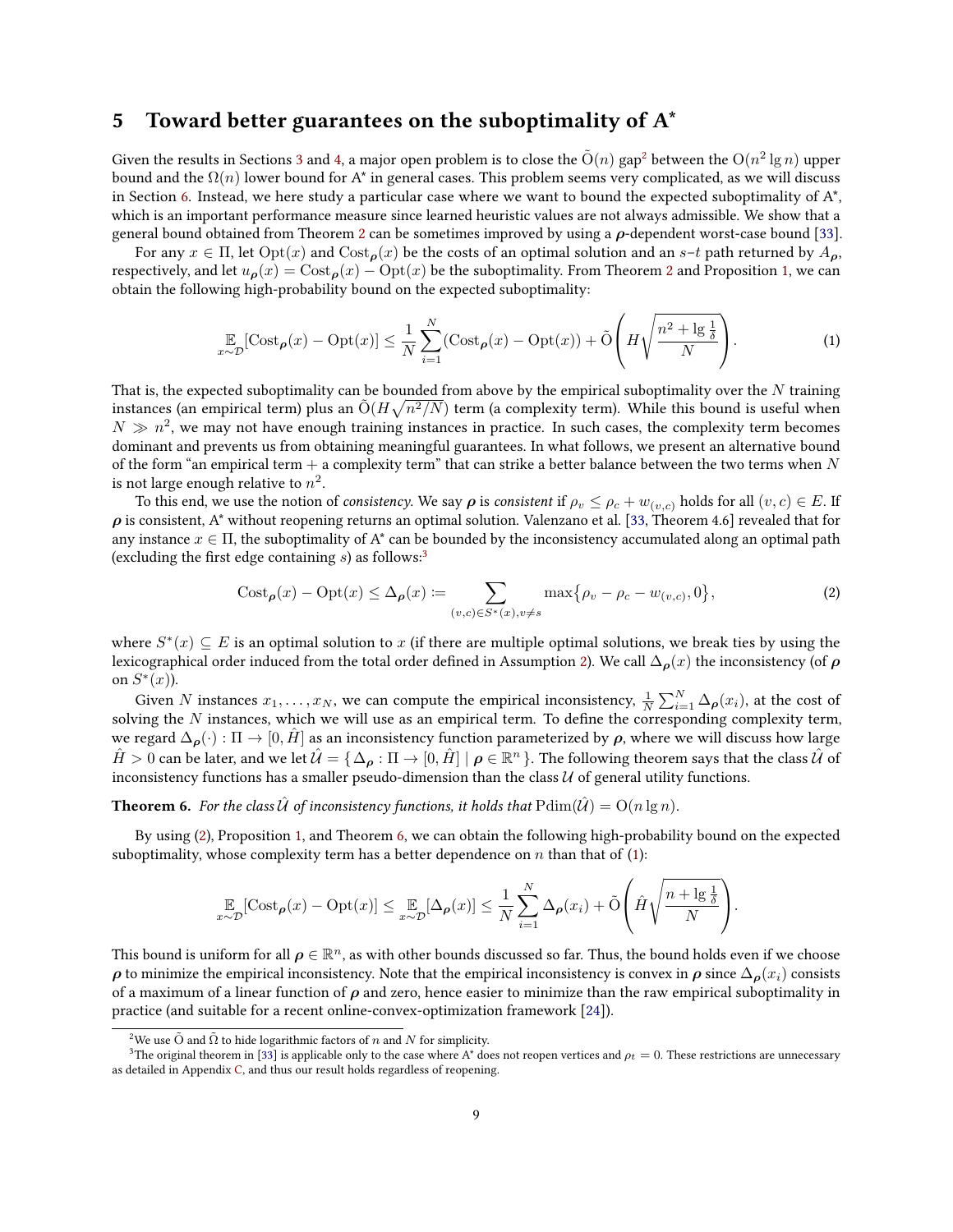Before proving Theorem [6,](#page-8-4) we present a typical example to show that the inconsistency is not too large relative to the suboptimality.

**Example 2.** Suppose that every edge weight  $w_e$  is bounded to [0,  $\ell$ ], which ensures that the suboptimality  $u_o$  is at most  $\bar{H} = \ell(n-1)$  for any  $\rho \in \mathbb{R}^n$ . For simplicity, we consider the following natural way to compute  $\rho$  values: compute an estimate  $\hat{w}_e \in [0,\ell]$  of  $w_e$  for each  $e \in E$  and let  $\rho_v$  be the cost of a shortest  $v-t$  path with respect to  $\{\hat{w}_e\}_{e\in E}$ . Then,  $\bm{\rho}$  enjoys the consistency with respect to  $\{\hat{w}_e\}_{e\in E}$ , i.e.,  $\rho_v\leq \rho_c+\hat{w}_{(v,c)}$  for every  $(v,c)\in E$ . Therefore, it holds that

$$
\Delta_{\rho}(x) \leq \sum_{(v,c)\in S^*(x), v\neq s} \max\{\rho_v - \rho_c - w_{(v,c)}, 0\} \leq \sum_{(v,c)\in S^*(x), v\neq s} |\hat{w}_{(v,c)} - w_{(v,c)}|.
$$

Hence  $\Delta_{\rho}$  is at most  $\hat{H} = \ell(n-2)$ , implying that  $\Delta_{\rho}$  does not largely exceed the suboptimality. If empirically accurate estimates  $\hat{w}_e$  for  $e \in S^*(x)$  are available, the inconsistency becomes small.

We prove Theorem [6](#page-8-4) by using the general analysis framework by Balcan et al. [\[8\]](#page-11-8). To begin with, we introduce Assouad's dual class, which provides a formal definition of the class of functions of  $\rho$ .

**Definition 2** (Assouad [\[3\]](#page-10-6)). Given a class,  $\mathcal{H} \subseteq \mathbb{R}^{\mathcal{Y}}$ , of functions  $h: \mathcal{Y} \to \mathbb{R}$ , the *dual class* of  $\mathcal H$  is defined as  $\mathcal{H}^* = \left\{ h^*_y : \mathcal{H} \to \mathbb{R} \mid y \in \mathcal{Y} \right\}$  such that  $h^*_y(h) = h(y)$  for each  $y \in \mathcal{Y}$ .

In our case, we have  $\mathcal{Y}=\Pi$  and  $\mathcal{H}=\hat{\mathcal{U}},$  and each  $\Delta_x^*\in\hat{\mathcal{U}}^*$  is associated with an instance  $x\in\Pi.$  The following definition will be used to capture the piecewise structure of the dual class  $\hat{\mathcal{U}}^*.$ 

**Definition 3** (Balcan et al. [\[8,](#page-11-8) Definition 3.2]). A class,  $\mathcal{H} \subseteq \mathbb{R}^{\mathcal{Y}}$ , of functions is  $(\mathcal{F},\mathcal{B},K)$ -piecewise decomposable for a class  $\mathcal{B}\subseteq\{0,1\}^\mathcal{Y}$  of boundary functions and a class  $\mathcal{F}\subseteq\mathbb{R}^\mathcal{Y}$  of piece functions if the following condition holds: for every  $h\in\mathcal{H}$ , there exist  $K$  boundary functions  $b^{(1)},\ldots,b^{(K)}\in\mathcal{B}$  and a piece function  $f_{\bm{b}}$  for each binary vector  $\boldsymbol{b} \in \left\{0,1\right\}^{K}$  such that for all  $y \in \mathcal{Y}$ , it holds that  $h(y) = f_{\boldsymbol{b}_y}(y)$  where  $\boldsymbol{b}_y = (b^{(1)}(y),\ldots,b^{(K)}(y)) \in \left\{0,1\right\}^{K}.$ 

The following result of [\[8\]](#page-11-8) provides an upper bound on the pseudo-dimension of a class of functions via the piecewise structure of the dual class.

<span id="page-9-0"></span>**Proposition 2** (Balcan et al. [\[8,](#page-11-8) Theorem 3.3]). *Let*  $\mathcal{U} \subseteq \mathbb{R}^{\Pi}$  *be a class of functions. If*  $\mathcal{U}^* \subseteq \mathbb{R}^{\mathcal{U}}$  *is*  $(\mathcal{F}, \mathcal{B}, K)$ piecewise decomposable with a class  $\mathcal{B}\subseteq\{0,1\}^{\mathcal{U}}$  of boundary functions and a class  $\mathcal{F}\subseteq\mathbb{R}^{\mathcal{U}}$  of piece functions, the pseudo-dimension of U is bounded as follows:

 $Pdim(\mathcal{U}) = O((Pdim(\mathcal{F}^*) + VCdim(\mathcal{B}^*))\lg(Pdim(\mathcal{F}^*) + VCdim(\mathcal{B}^*)) + VCdim(\mathcal{B}^*)\lg K).$ 

Now, we are ready to prove Theorem [6.](#page-8-4)

*Proof of Theorem [6.](#page-8-4)* Since there is a one-to-one correspondence between  $\Delta_{\bm\rho}\in\hat{\cal U}$  and  $\bm\rho\in\mathbb{R}^n$ , we below identify  $\Delta_{\bm\rho}$ with  $\rho$  for simplicity. Let  $\mathcal{B} = \left\{ \mathbb{I}(\langle z, \rho \rangle + z_0) \mid (z_0, z) \in \mathbb{R}^{n+1} \right\} \subseteq \{0, 1\}^{\hat{\mathcal{U}}}$  and  $\mathcal{F} = \left\{ \langle z, \rho \rangle + z_0 \mid (z_0, z) \in \mathbb{R}^{n+1} \right\} \subseteq$  $\R^{\hat U}$  be classes of boundary and piece functions, respectively. We show that  $\hat{\cal U}^*$  is  $({\cal F},{\cal B},{\rm O}(n^2))$ -piecewise decomposable.

Fix any  $\Delta_x^*\in \hat{\mathcal{U}}^*;$  this also uniquely specifies an instance  $x\in \Pi$  and an optimal solution  $S^*(x)\subseteq E$  (due to the tie-breaking). We consider  $K=|E|=\mathrm{O}(n^2)$  boundary functions of form  $b^{\varepsilon v,c)}(\bm{\rho})=\mathbb{I}\big(\rho_v-\rho_c-w_{(v,c)}>0\big)$  for all edges  $(v, c) \in E$ . We below confirm that these boundary functions partition  $\mathbb{R}^n \ni \rho$  into some regions so that in each region,  $\Delta_x^*(\bm{\rho})$  can be written as a linear function of  $\bm{\rho}$ , which belongs to  $\bm{\mathcal{F}}$ . For each binary vector  $\bm{b}_{\bm{\rho}}=$  $\left(b^{(v,c)}(\boldsymbol{\rho})\right)_{(v,c)\in E}\in\{0,1\}^K,$  we define a subset  $S_{\boldsymbol{\rho}}(x)$  of  $S^*(x)$  as  $S_{\boldsymbol{\rho}}(x)=\{(v,c)\in S^*(x)\bigm| b^{(v,c)}(\boldsymbol{\rho})=1, v\neq s\};$ that is, each  $(v, c) \in S_{\rho}(x)$  satisfies  $v \neq s$  and  $\rho_v - \rho_c - w_{(v,c)} > 0$ . From the definition of  $\Delta_{\rho}(x)$ , we have  $\Delta_x^*(\rho) = \Delta_\rho(x) = \sum_{(v,c) \in S_\rho(x)} (\rho_v - \rho_c - w_{(v,c)})$ . This is a linear function of  $\rho$ , and thus we can choose a piece function  $f_{\bm{b_\rho}}\in\mathcal{F}$  such that  $\Delta_x^*=f_{\bm{b_\rho}}.$  This relation holds for every  $\bm{b_\rho}\in\{0,1\}^K,$  and thus we have  $\Delta_x^*(\bm{\rho})=f_{\bm{b_\rho}}(\bm{\rho})$ for all  $\boldsymbol{\rho} \in \mathbb{R}^n$ . Hence  $\hat{\mathcal{U}}^*$  is  $(\mathcal{F}, \mathcal{B}, \mathrm{O}(n^2))$ -piecewise decomposable.

Since  $\mathcal{F}^*$  and  $\mathcal{B}^*$  can be seen as classes of linear and halfspace functions of  $(z_0, z) \in \mathbb{R}^{n+1}$ , respectively, we have  $\text{Pdim}(\mathcal{F}^*)=\text{VCdim}(\mathcal{B}^*)=n+1$  (see also [\[6,](#page-10-7) Lemma 3.10], a preprint version of [\[8\]](#page-11-8)). Therefore, from Proposition [2,](#page-9-0) we obtain  $Pdim(\mathcal{U}) = O(n \lg n)$ .  $\Box$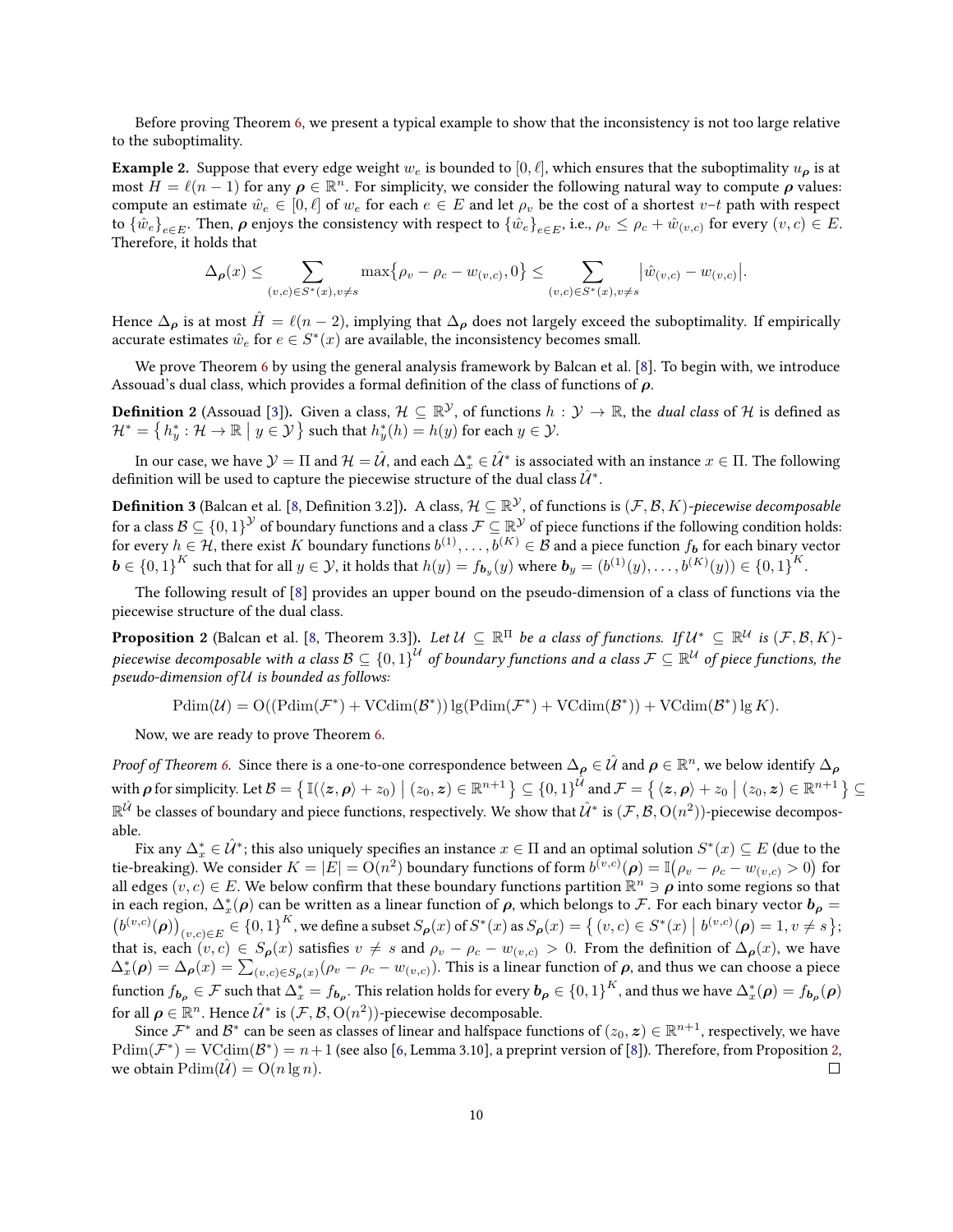## <span id="page-10-5"></span>6 Conclusion and discussion

We have studied the sample complexity of learning heuristic functions for GBFS and  $A^*$  on graphs with a fixed vertex set of size n. The crucial step is to evaluate the pseudo-dimension of the class of utility functions. For GBFS and  $A^*$ , we have proved that the pseudo-dimensions are upper bounded by  $\mathrm{O}(n \lg n)$  and  $\mathrm{O}(n^2 \lg n)$ , respectively. As for A\*, we have shown that the bound can be improved to  $\O(n^2\lg d)$  if every vertex has a degree of at most  $d$  and to  $O(n \lg n)$  if edge weights are bounded integers. We have also presented the  $\Omega(n)$  lower bounds for GBFS and A\*, implying that our bounds for GBFS and A<sup>\*</sup> under the integer-weight condition are tight up to a  $\lg n$  factor. Finally, we have discussed bounds on the suboptimality of  $A^*$  and obtained a guarantee with a better complexity term by evaluating the pseudo-dimension of the class of inconsistency functions.

As mentioned in Section [5,](#page-8-0) an open problem is to close the gap between the upper and lower bounds regarding A\* for general cases. This, however, does not seem straightforward. We here discuss the reasons for the difficulty. As regards the upper bound, the bottleneck is the bound of  $(n-2)!$  on  $|\mathcal{G}_v|$ , but this cannot be improved in general, as shown in Example [1.](#page-6-2) Taking this into account, the direct use of Sauer's lemma would not yield better upper bounds. Thus, we need to use some special structures of the hyperplanes (e.g., each has only two variables), which would require more complicated analysis. As for the lower bound, the construction of the  $\Omega(n)$  instances in Theorem [5](#page-6-3) relies on the fact that  $\rho$  has an n degree of freedom. In addition, Theorem [4](#page-6-1) implies that we need to consider instances with non-integer edge weights (or exponentially large integer weights in n) to obtain a lower bound of  $\tilde{\Omega}(n^2)$ . Considering the above, we would have to use involved techniques for constructing a set of  $\tilde{\Omega}(n^2)$  shatterable instances. Another interesting future direction is to improve upper bounds on the pseudo-dimension by restricting heuristic functions to some classes, as mentioned in Section [2.](#page-2-1) We finally discuss limitations of our work. As mentioned in Section [2,](#page-2-1) we require every instance to be defined on (subsets of) a fixed vertex set. Also, our work does not cover the case where heuristic function values can change depending on instance-dependent features. Studying how to overcome these limitations would also constitute interesting future work.

#### Acknowledgements

This work was supported by JST ERATO Grant Number JPMJER1903 and JSPS KAKENHI Grant Number JP22K17853.

### References

- <span id="page-10-0"></span>[1] F. Agostinelli, S. Mc Aleer, A. Shmakov, R. Fox, M. Valtorta, B. Srivastava, and P. Baldi. Obtaining approximately admissible heuristic functions through deep reinforcement learning and A\* search. In Bridging the Gap Between AI Planning and Reinforcement Learning Workshop at ICAPS 2021, 2021.
- <span id="page-10-4"></span>[2] M. Anthony and P. L. Bartlett. Neural Network Learning: Theoretical Foundations. Cambridge University Press, 1999.
- <span id="page-10-6"></span>[3] P. Assouad. Densité et dimension. Ann. Inst. Fourier, 33(3):233–282, 1983.
- <span id="page-10-1"></span>[4] M.-F. Balcan. Data-driven algorithm design. In Beyond the Worst-Case Analysis of Algorithms, pages 626–645. Cambridge University Press, 2021.
- <span id="page-10-2"></span>[5] M.-F. Balcan, T. Dick, T. Sandholm, and E. Vitercik. Learning to branch. In Proceedings of the 35th International Conference on Machine Learning (ICML 2018), volume 80, pages 344–353. PMLR, 2018.
- <span id="page-10-7"></span>[6] M.-F. Balcan, D. DeBlasio, T. Dick, C. Kingsford, T. Sandholm, and E. Vitercik. How much data is sufficient to learn high-performing algorithms? Generalization guarantees for data-driven algorithm design. arXiv:1908.02894, 2019.
- <span id="page-10-3"></span>[7] M.-F. Balcan, T. Sandholm, and E. Vitercik. Refined bounds for algorithm configuration: The knife-edge of dual class approximability. In Proceedings of the 37th International Conference on Machine Learning (ICML 2020), volume 119, pages 580–590. PMLR, 2020.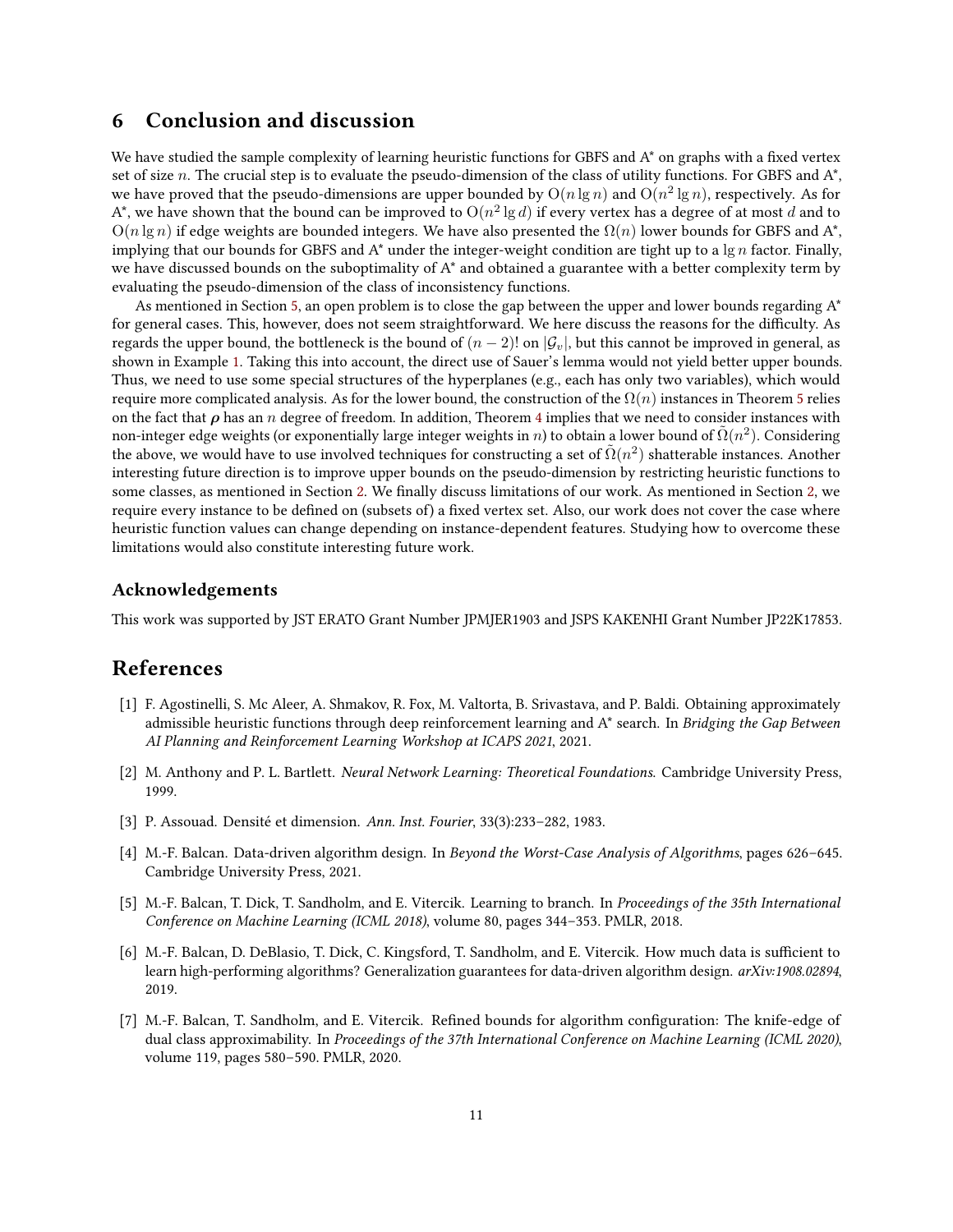- <span id="page-11-8"></span>[8] M.-F. Balcan, D. DeBlasio, T. Dick, C. Kingsford, T. Sandholm, and E. Vitercik. How much data is sufficient to learn high-performing algorithms? Generalization guarantees for data-driven algorithm design. In Proceedings of the 53rd Annual ACM SIGACT Symposium on Theory of Computing (STOC 2021), pages 919–932. ACM, 2021.
- <span id="page-11-6"></span>[9] M.-F. Balcan, S. Prasad, and T. Sandholm. Sample complexity of tree search configuration: Cutting planes and beyond. In Advances in Neural Information Processing Systems 34 (NeurIPS 2021), pages 4015–4027. Curran Associates, Inc., 2021.
- <span id="page-11-7"></span>[10] M.-F. Balcan, S. Prasad, T. Sandholm, and E. Vitercik. Improved sample complexity bounds for branch-and-cut. arXiv:2111.11207, 2021.
- <span id="page-11-3"></span>[11] M. Bhardwaj, S. Choudhury, and S. Scherer. Learning heuristic search via imitation. In Proceedings of the 1st Annual Conference on Robot Learning (CoRL 2017), volume 78, pages 271–280. PMLR, 2017.
- <span id="page-11-12"></span>[12] A. Blumer, A. Ehrenfeucht, D. Haussler, and M. K. Warmuth. Learnability and the Vapnik–Chervonenkis dimension. *J. ACM*, 36(4):929-965, 1989.
- <span id="page-11-4"></span>[13] B. Chen, C. Li, H. Dai, and L. Song. Retro\*: Learning retrosynthetic planning with neural guided A\* search. In Proceedings of the 37th International Conference on Machine Learning (ICML 2020), volume 119, pages 1608–1616. PMLR, 2020.
- <span id="page-11-15"></span>[14] J. Chen and N. R. Sturtevant. Conditions for avoiding node re-expansions in bounded suboptimal search. In Proceedings of the 28th International Joint Conference on Artificial Intelligence (IJCAI 2019), pages 1220-1226. IJCAI Organization, 2019.
- <span id="page-11-16"></span>[15] J. Chen and N. R. Sturtevant. Necessary and sufficient conditions for avoiding reopenings in best first suboptimal search with general bounding functions. In Proceedings of the 35th AAAI Conference on Artificial Intelligence (AAAI 2021), volume 35, pages 3688–3696. AAAI Press, 2021.
- <span id="page-11-0"></span>[16] E. W. Dijkstra. A note on two problems in connexion with graphs. Numer. Math., 1(1):269–271, 1959.
- <span id="page-11-1"></span>[17] J. E. Doran, D. Michie, and D. G. Kendall. Experiments with the graph traverser program. Proc. R. Soc. Lond. A Math. Phys. Sci., 294(1437):235–259, 1966.
- <span id="page-11-9"></span>[18] T. Eden, P. Indyk, and H. Xu. Embeddings and labeling schemes for A\*. In Proceedings of the 13th Innovations in Theoretical Computer Science Conference (ITCS 2022), volume 215, pages 62:1–62:19. Schloss Dagstuhl – Leibniz-Zentrum für Informatik, 2022.
- <span id="page-11-13"></span>[19] B. Gärtner and E. Welzl. Vapnik–Chervonenkis dimension and (pseudo-)hyperplane arrangements. Discrete Comput. Geom., 12(4):399–432, 1994.
- <span id="page-11-10"></span>[20] A. V. Goldberg and C. Harrelson. Computing the shortest path: A\* search meets graph theory. In Proceedings of the 16th Annual ACM-SIAM Symposium on Discrete Algorithms (SODA 2005), pages 156–165. SIAM, 2005.
- <span id="page-11-5"></span>[21] R. Gupta and T. Roughgarden. A PAC approach to application-specific algorithm selection. SIAM J. Comput., pages 123–134, 2017.
- <span id="page-11-11"></span>[22] D. Halperin and M. Sharir. Arrangements. In Handbook of Discrete and Computational Geometry, pages 723–762. CRC press, third edition, 2017.
- <span id="page-11-2"></span>[23] P. E. Hart, N. J. Nilsson, and B. Raphael. A formal basis for the heuristic determination of minimum cost paths. IEEE Trans. Syst. Man Cybern. Syst., 4(2):100–107, 1968.
- <span id="page-11-17"></span>[24] M. Khodak, M.-F. Balcan, A. Talwalkar, and S. Vassilvitskii. Learning predictions for algorithms with predictions. arXiv:2202.09312, 2022.
- <span id="page-11-14"></span>[25] A. Martelli. On the complexity of admissible search algorithms. Artif. Intell., 8(1):1–13, 1977.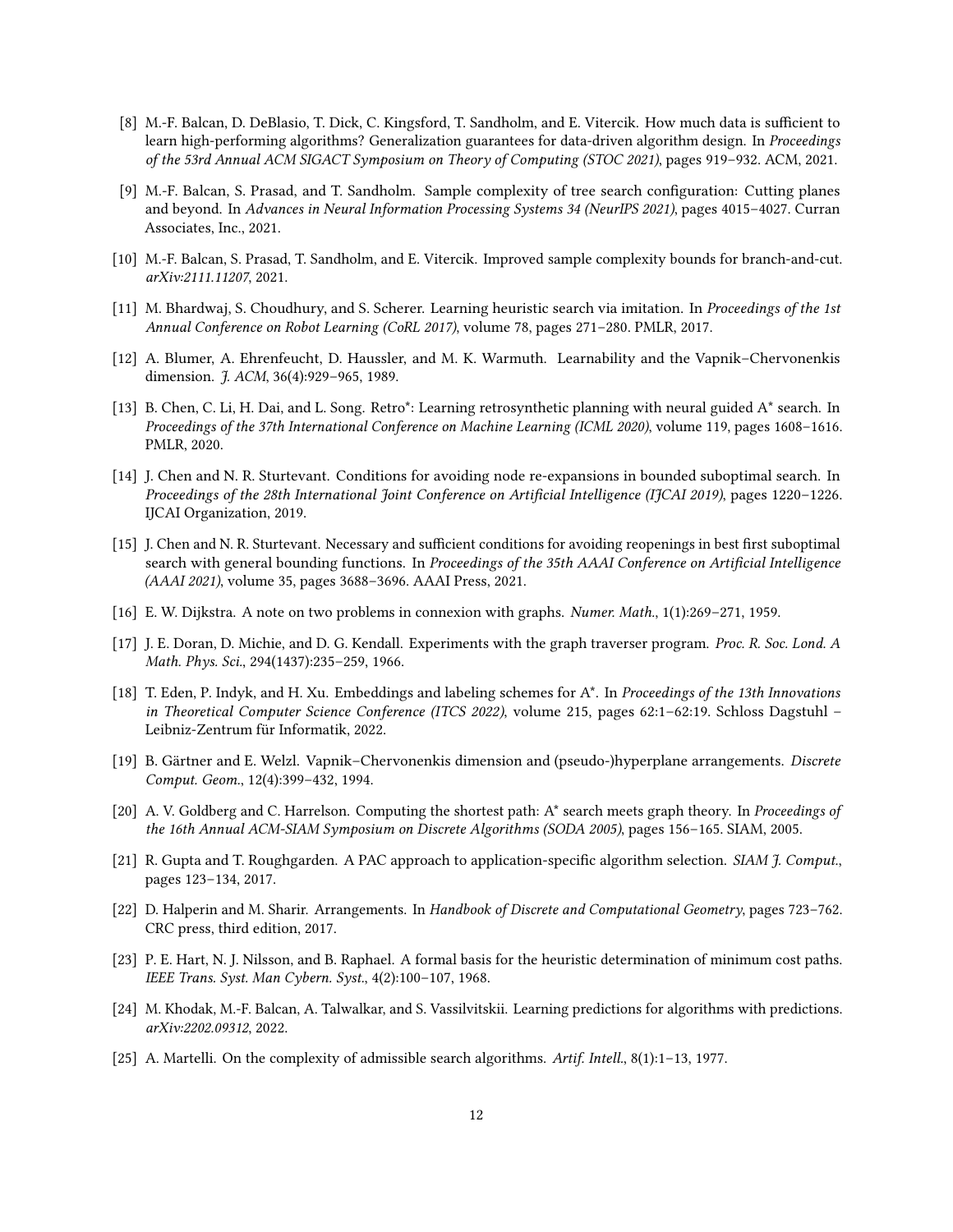- <span id="page-12-6"></span>[26] M. Mohri, A. Rostamizadeh, and A. Talwalkar. Foundations of Machine Learning. MIT Press, second edition, 2018.
- <span id="page-12-1"></span>[27] M. Pándy, R. Ying, G. Corso, P. Velickovic, J. Leskovec, and P. Liò. Learning graph search heuristics. In Physical Reasoning and Inductive Biases for the Real World Workshop at NeurIPS 2021, 2021.
- <span id="page-12-4"></span>[28] D. Pollard. Convergence of Stochastic Processes. Springer, first edition, 1984.
- <span id="page-12-8"></span>[29] N. Sauer. On the density of families of sets. J. Combin. Theory Ser. A, 13(1):145–147, 1972.
- <span id="page-12-10"></span>[30] V. Sepetnitsky, A. Felner, and R. Stern. Repair policies for not reopening nodes in different search settings. In Proceedings of the 9th International Symposium on Combinatorial Search (SoCS 2016), volume 7, pages 81–88. AAAI Press, 2016.
- <span id="page-12-0"></span>[31] T. Takahashi, H. Sun, D. Tian, and Y. Wang. Learning heuristic functions for mobile robot path planning using deep neural networks. In Proceedings of the 29th International Conference on Automated Planning and Scheduling (ICAPS 2019), volume 29, pages 764–772. AAAI Press, 2019.
- <span id="page-12-9"></span>[32] R. Valenzano and F. Xie. On the completeness of best-first search variants that use random exploration. In Proceedings of the 30th AAAI Conference on Artificial Intelligence (AAAI 2016), volume 30. AAAI Press, 2016.
- <span id="page-12-3"></span>[33] R. Valenzano, N. Sturtevant, and J. Schaeffer. Worst-case solution quality analysis when not re-expanding nodes in best-first search. In Proceedings of the 28th AAAI Conference on Artificial Intelligence (AAAI 2014), volume 28, pages 885–892. AAAI Press, 2014.
- <span id="page-12-5"></span>[34] V. N. Vapnik and A. Y. Chervonenkis. On the uniform convergence of relative frequencies of events to their probabilities. Theory Probab. Appl., 16(2):264–280, 1971.
- <span id="page-12-2"></span>[35] R. Yonetani, T. Taniai, M. Barekatain, M. Nishimura, and A. Kanezaki. Path planning using neural A\* search. In Proceedings of the 38th International Conference on Machine Learning (ICML 2021), volume 139, pages 12029–12039. PMLR, 2021.
- <span id="page-12-7"></span>[36] J. You, R. Ying, and J. Leskovec. Position-aware graph neural networks. In Proceedings of the 36th International Conference on Machine Learning (ICML 2019), volume 97, pages 7134–7143. PMLR, 2019.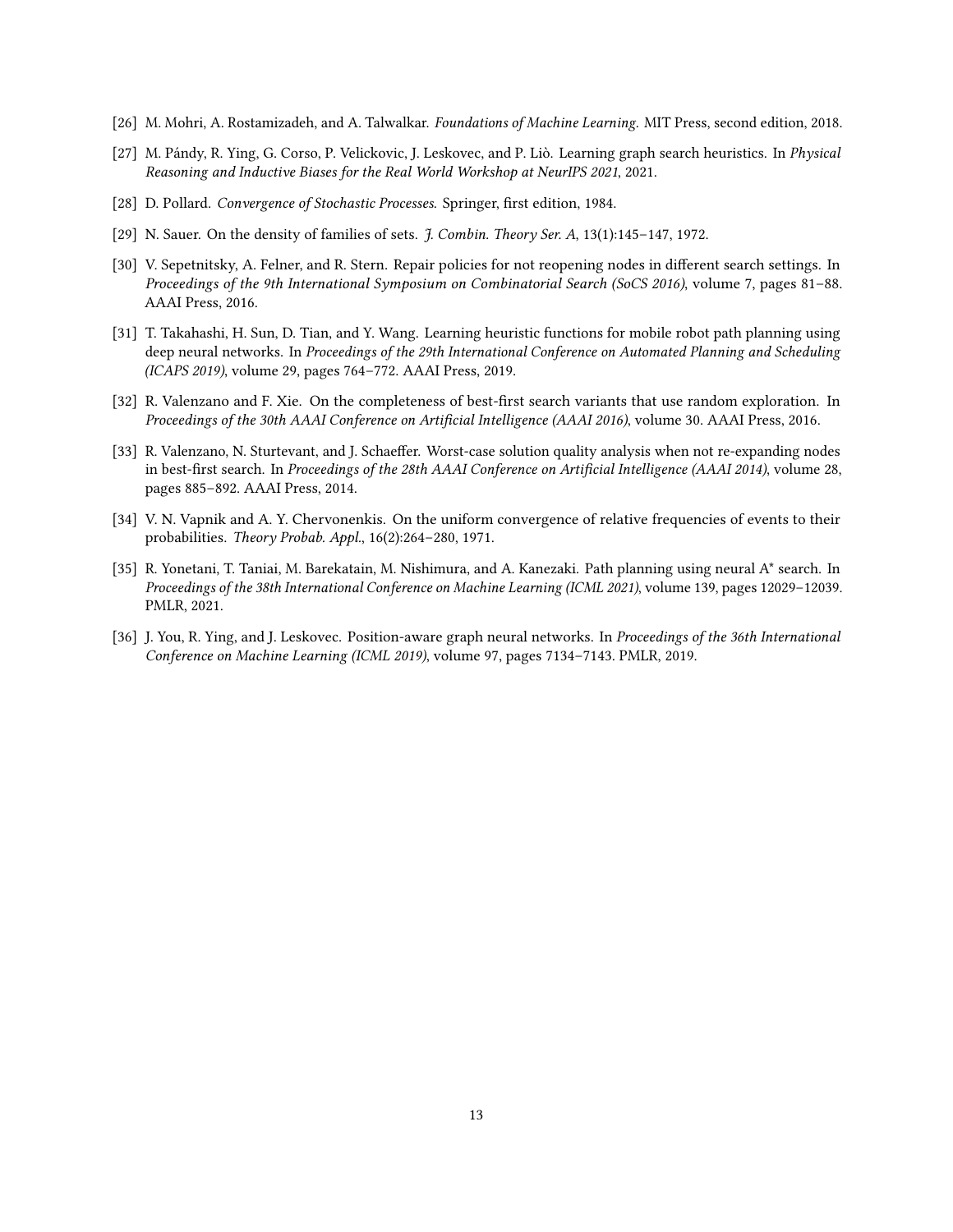# Appendix

## <span id="page-13-0"></span>A Comparisons with previous results on tree search

We compare our upper bounds with those of existing results on general tree search [\[9,](#page-11-6) [10\]](#page-11-7).

Balcan et al. [\[9\]](#page-11-6) studied the pseudo-dimension for tree-search algorithms in the following situation; a tree-search algorithm with d configurable parameters builds a search tree of size at most  $\kappa$  by iteratively choosing an action from a set of at most T possible actions. In this setting, they obtained an  $O(d\kappa \log T + d \log d)$  upper bound. Balcan et al. [\[10\]](#page-11-7) removed the dependence on  $\kappa$  assuming scores governing the tree search to be defined by *path-wise* functions. Their bound is  ${\rm O}(d\Delta^2\log k+d\Delta\log T)$ , where  $\Delta$  and  $k$  are the maximum depth and the number of children, respectively, of search trees. Since  $\kappa$  can be exponential in the depth  $\Delta$ , this is a considerable improvement in this context.

In our setting, since there are n configurable parameters,  $\rho \in \mathbb{R}^n$ , we have  $d = n$ . If we apply the bound of [\[9\]](#page-11-6) to GBFS/A\* regarded as a tree-search algorithm that iteratively builds search states,  $\kappa$  and T values can be as large as  $\Omega(n)$ . This is because GBFS/A\* can perform  $\Omega(n)$  iterations, where each iteration increases the tree size, and the number of possible actions is equal to the size of OPEN, which is  $\Omega(n)$  in general. Moreover, for A\* with reopening, the number of iterations can be  $\Omega(2^n)$  as mentioned in Section [3.2,](#page-4-5) implying  $\kappa = \Omega(2^n)$ . Thus, only in the case of A\* without reopening, the previous bound matches our  $\mathrm{O}(n^2 \lg n)$  bound (Theorem [2\)](#page-5-6). As for GBFS and A\* with reopening, our Theorems [1](#page-4-4) and [2](#page-5-6) provide  $\mathrm{O}(n\lg n)$  and  $\mathrm{O}(n^2\lg n)$  bounds, respectively, which improve the  $O(n^2 \lg n)$  and  $O(n2^n \lg n)$  bounds, respectively, implied by the previous result.

As for the result of [\[10\]](#page-11-7), seeing GBFS/A\* as a tree-search algorithm again, the maximum tree depth is as large as the number of vertices in general, i.e.,  $\Delta = \Omega(n)$ . Also, the number of children can be as large as the size of OPEN, hence  $k = \Omega(n)$ . Thus, the result of [\[10\]](#page-11-7) leads to an  $\O(n^3 \lg n)$  bound, which is larger than any of our upper bounds.

## <span id="page-13-1"></span>**B** How to deal with varying  $t$

As mentioned in Section [2.2,](#page-2-2) given a fixed  $t \in V$ , each entry  $\rho_v$  in  $\rho$  indicates an estimated cost of the shortest  $v-t$ path. Therefore, if  $t$  changes over instances, we need to define  $\bm\rho$  for each  $t$ , which we here denote by  $\bm\rho^t\in\mathbb{R}^n$ . If  $t$ changes, the structure of path-finding instances also greatly changes. Thus, it is natural to evaluate the performance of GBFS/A\* separately for each t. Specifically, we take  $D$  to be a conditional distribution, from which path-finding instances with fixed  $t$  are drawn, and we analyze the sample complexity for each possible  $t \in V.$  In practice,  $\{\bm\rho^t\}_{t\in V}$ may be obtained by, e.g., learning a function that embeds vertices into a metric space and measuring distances on the space, as mentioned in Section [2.2.](#page-2-2) In this case, an embedding function with tunable parameters governs all the  $\{\bm\rho^t\}_{t\in V}$  values. Considering such situations, we need to bound the sample complexity of learning heuristic functions for all possible  $t \in V$ . This can be done at a slight cost of increasing the bound in Proposition [1](#page-2-0) by taking a union bound over all possible  $t \in V$ . (Note that the upper bounds on the pseudo-dimension in Theorems [1,](#page-4-4) [2](#page-5-6) and [6](#page-8-4) hold separately for each  $t \in V$  by regarding  $\rho$  as  $\rho^t$ .) Since there are at most  $n$  possible choices of  $t$ , this replaces  $\delta$  in Proposition [1](#page-2-0) with  $\delta/n$ , yielding only a lg n additive factor. This effect is small relative to that of the pseudo-dimension term.

## <span id="page-13-2"></span>C A worst-case analysis of  $A^*$  regardless of reopening

We show that the existing bound on the suboptimality of A\* by Valenzano et al. [\[33\]](#page-12-3) holds regardless of whether we allow A\* to reopen vertices or not, and we also remove a minor assumption of  $\rho_t = 0$ . Note that the result of [\[33\]](#page-12-3), which focuses on the case without reopening, does not immediately imply the same bound for A\* with reopening since reopening sometimes degrades the solution quality [\[30\]](#page-12-10).

We fix an instance and define the inconsistency of an edge  $(v, v') \in E$  as

<span id="page-13-3"></span>
$$
Inc(v, v') = \max\{\rho_v - \rho_{v'} - w_{(v, v')}, 0\}.
$$
 (A1)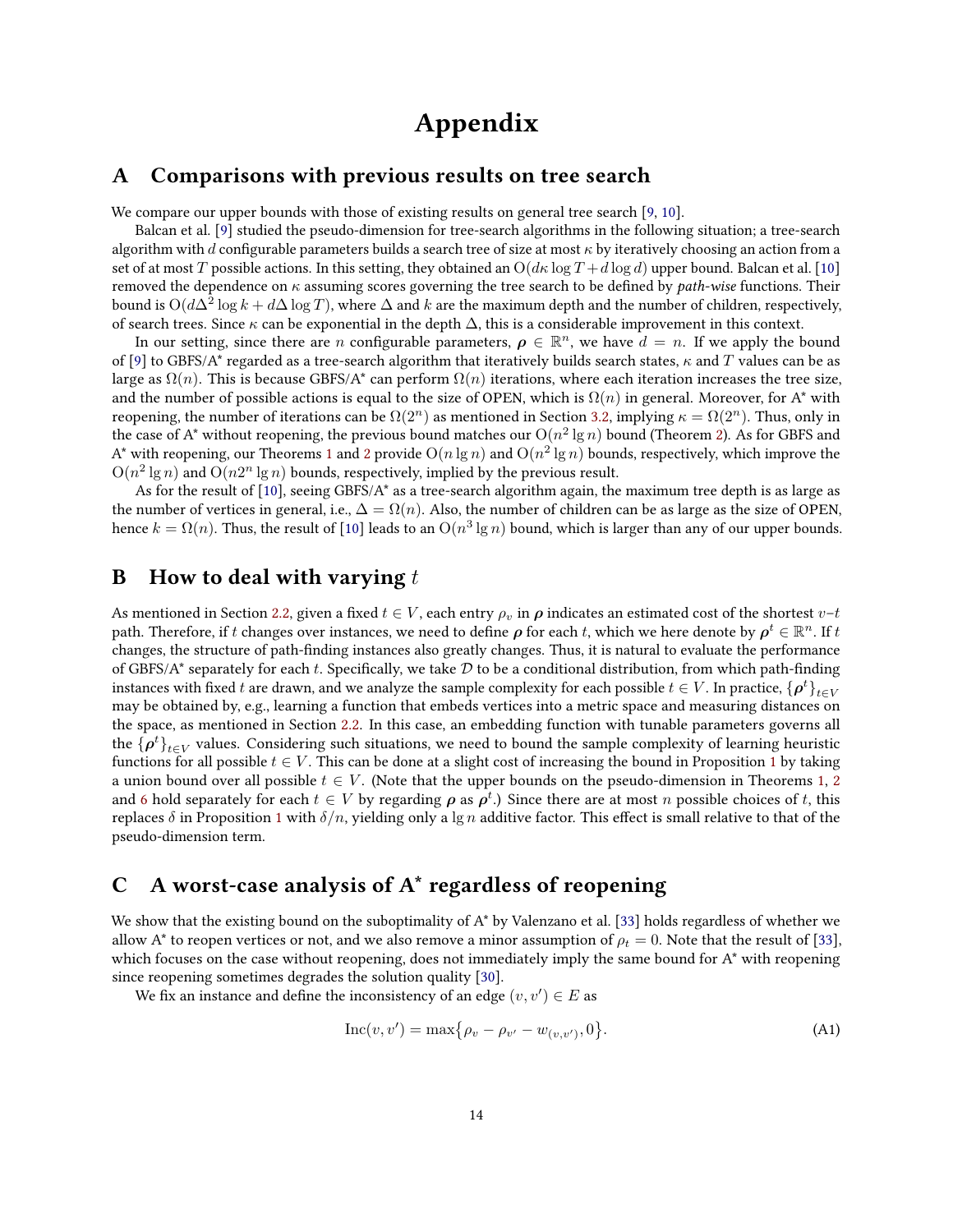Fix an optimal s–t path and let  $P_{\text{opt}} = v_0, v_1, \ldots, v_k$  be a sequence of vertices on the optimal path, where  $v_0 = s$ ,  $v_k = t$ , and the optimal s–t path visits the vertices in this order. Suppose that  $v_k = t$  is first selected at the  $(T + 1)$ st iteration, at which the algorithm terminates.

<span id="page-14-0"></span>**Theorem 7.** Let Cost be the cost of an  $s-t$  path returned by  $A^*$  (Algorithm [2\)](#page-5-0) with/without reopening, and let Opt be the cost of  $P_{\text{opt}} = v_0, v_1, \dots, v_k$ . It holds that

$$
Cost \le Opt + \sum_{j=1}^{k-1} Inc(v_j, v_{j+1}).
$$

The theorem was proved by Valenzano et al. [\[33\]](#page-12-3) for Algorithm [2](#page-5-0) without reopening. Their proof uses the fact that once a vertex is added to CLOSED, it never gets out of CLOSED. If we allow A\* to reopen vertices, the fact is not always true. Therefore, we need to prove the theorem without using the property of CLOSED. To this end, we define lists of selected vertices, which play a similar role to CLOSED in our proof. Formally, for  $\tau = 0, 1, \ldots, T + 1$ , we define SELECTED<sub> $\tau$ </sub> as a list of vertices that have been selected in Step [3](#page-5-1) in the first  $\tau$  iterations. Note that even with reopening, once a vertex is added to  $SELECTED_{\tau}$ , it never gets out of the list.

As in [\[33\]](#page-12-3), we derive the bound in Theorem [7](#page-14-0) by decomposing  $P_{\text{opt}}$  into two subpaths, which are defined based on the following shallowest vertex.

**Lemma 3.** We say a vertex  $v_i \in P_{\text{opt}} = v_0, v_1, \ldots, v_k$  is the shallowest vertex at  $\tau \in \{0, 1, \ldots, T\}$  if it satisfies the following conditions after the  $\tau$ th iteration:

$$
v_i \in \text{OPEN} \setminus \text{SELECTED}_{\tau} \qquad \qquad \text{and} \qquad \{v_j \in P_{\text{opt}} \mid j < i\} \subseteq \text{SELECTED}_{\tau}.
$$

For every  $\tau = 0, 1, \ldots, T$ , a shallowest vertex always exists.

*Proof.* We prove the claim by induction. If  $\tau = 0$ ,  $v_0$  is the shallowest since we have SELECTED<sub>0</sub> =  $\emptyset$  and OPEN =  $\{v_0\}$ . If  $\tau = 1$ ,  $v_1$  is the shallowest vertex since we have SELECTED<sub>1</sub> =  $\{v_0\}$  and  $v_1 \in$  OPEN SELECTED<sub>1</sub>. Assume that the claim is true for  $\tau' < \tau$  and let  $v_{i'} \in$  OPEN \ SELECTED<sub> $\tau-1$ </sub> be the shallowest vertex at  $\tau-1.$  We consider two cases:  $v_{i'}$  or  $v\neq v_{i'}$  is selected at the  $\tau$ th iteration. If  $v\neq v_{i'}$  is selected, we have  $\text{SELECTED}_{\tau} = \text{SELECTED}_{\tau-1} \cup \{v\}$  and  $v_{i'} \in \text{OPER} \setminus \text{SELECTED}_{\tau}$ ; thus  $v_{i'}$  remains the shallowest at  $\tau$ . If  $v_{i'}$ is selected, take the longest subpath of  $P_{\rm opt}$  that starts from  $v_{i'}$  and is contained in SELECTED<sub>7</sub>. We denote such a subpath by  $v_{i'},\ldots,v_{i''},$  where  $i'' < k$  holds since  $v_k$  is never selected in the first  $T$  iterations. From the definition of the subpath, we have  $v_{i''+1} \notin \text{SELECTED}_{\tau}$ . Moreover,  $v_{i''+1}$  must have been opened since its parent  $v_{i''}$  has been selected. Thus,  $v_{i''+1}\in {\rm OPER}\setminus {\rm SELECTED}_\tau$  holds. Furthermore, we have  $\{v_0,\ldots,v_{i'-1}\}\subseteq {\rm SELECTED}_\tau$ due to the induction hypothesis and  $\{v_{i'},\ldots,v_{i''}\}\subseteq\text{SELECTED}_\tau$  from the definition of the subpath. Thus,  $v_{i''+1}$ is the shallowest vertex at  $\tau$ . To conclude, the shallowest vertex at  $\tau$  exists in any case. The proof is completed by induction.  $\Box$ 

#### C.1 Decomposing the suboptimality term with the shallowest vertex

For every  $v\in V$ , we let  $g_v^*$  and  $\rho_v^*$  denote the costs of optimal  $s$ – $v$  and  $v$ – $t$  paths, respectively. We use  $g_{v,v'}^*$  to denote the cost of an optimal  $v$ – $v'$  path for any pair of  $v,v'\in V;$  it holds that  $g_v^*=g_{s,v}^*.$  For each  $v\in V,$  let  $g_v^{(\tau)}$  be the  $g_v$ value after the  $\tau$ th iteration, where  $g_s^{(0)}=0$  and  $g_v^{(0)}=\infty$  for  $v\neq s.$  If  $g_v$  is updated in the ( $\tau+1$ )st iteration, we have  $g_v^{(\tau+1)} < g_v^{(\tau)}$ ; otherwise we have  $g_v^{(\tau+1)} = g_v^{(\tau)}$ . Thus,  $g_v^{(\tau)}$  is non-increasing in  $\tau$ . We define  $\delta g_v^{(\tau)} = g_v^{(\tau)} - g_v^*$ as the g-cost error of v after the  $\tau$ th iteration, which is also non-increasing in  $\tau$ .

The following lemma states that the suboptimality can be decomposed into two parts: a g-cost error of the shallowest vertex  $v_i$  and the inadmissibility of  $\rho_{v_i}$  (subtracted by  $\rho_t$ ).

<span id="page-14-1"></span>**Lemma 4.** If  $v_i$  is the shallowest vertex at  $T$ , it holds that

$$
Cost \le Opt + \delta g_{v_i}^{(T)} + \rho_{v_i} - \rho_{v_i}^* - \rho_t.
$$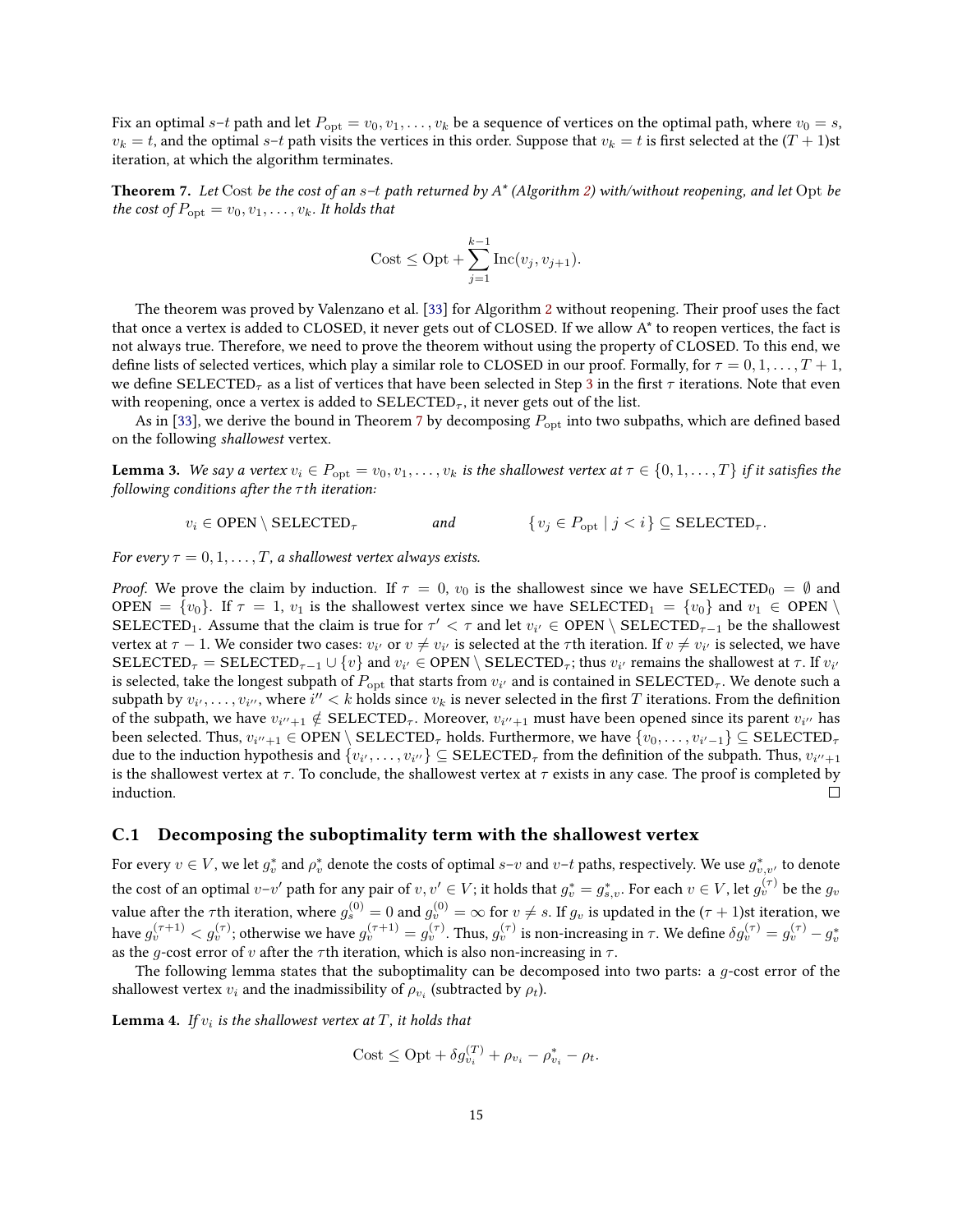*Proof.* After the Tth iteration, the score of  $v_i$  is

$$
g_{v_i}^{(T)} + \rho_{v_i} = g_{v_i}^* + \delta g_{v_i}^{(T)} + \rho_{v_i}
$$
  
=  $g_{v_i}^* + \rho_{v_i}^* + \delta g_{v_i}^{(T)} + \rho_{v_i} - \rho_{v_i}^*$   
= Opt +  $\delta g_{v_i}^{(T)} + \rho_{v_i} - \rho_{v_i}^*.$ 

Since  $v_k=t$  is selected at the  $(T+1)$ st iteration instead of  $v_i$ , it holds that  $g_t^{(T)}+\rho_t\leq g_{v_i}^{(T)}+\rho_{v_i}.$  Since we have  $\text{Cost} \leq g_t^{(T)}$ , we obtain the statement by rearranging the terms.  $\Box$ 

# **C.2** Bounding  $\rho_{v_i} - \rho_{v_i}^* - \rho_t$

We prove a general lemma for later use, which implies an upper bound on  $\rho_{v_i} - \rho_{v_i}^* - \rho_t$ .

<span id="page-15-0"></span>**Lemma 5.** Let  $P = v_0, v_1, \ldots, v_k$  be any optimal  $v_0-v_k$  path. It holds that

$$
\rho_{v_0} - \rho_{v_k} - g_{v_0, v_k}^* \le \sum_{i=0}^{k-1} \text{Inc}(v_i, v_{i+1}).
$$

*Proof.* From the definition [\(A1\)](#page-13-3),  $\text{Inc}(v_i, v_{i+1}) \ge \rho_{v_i} - \rho_{v_{i+1}} - w_{(v_i, v_{i+1})}$  holds. Therefore, we have

$$
\sum_{i=0}^{k-1} (\rho_{v_i} - \rho_{v_{i+1}} - w_{(v_i, v_{i+1})}) \le \sum_{i=0}^{k-1} \text{Inc}(v_i, v_{i+1}).
$$

Using a telescoping sum argument, we obtain

$$
\rho_{v_0} - \rho_{v_k} - \sum_{i=0}^{k-1} w_{(v_i, v_{i+1})} \le \sum_{i=0}^{k-1} \text{Inc}(v_i, v_{i+1}).
$$

Since  $P$  is optimal, we have  $\sum_{i=0}^{k-1} w_{(v_i, v_{i+1})} = g^*_{v_0, v_k}$ , thus completing the proof.

Consider applying Lemma [5](#page-15-0) to the subpath  $P = v_i, \ldots, v_k$  of  $P_{\text{opt}}$ , which is an optimal  $v_i - v_k$  path. Since  $g_{v_i,v_k}^* = \rho_{v_i}^*$  and  $\rho_{v_k} = \rho_t$ , it holds that

<span id="page-15-3"></span>
$$
\rho_{v_i} - \rho_{v_i}^* - \rho_t \le \sum_{j=i}^{k-1} \text{Inc}(v_j, v_{j+1}).
$$
\n(A2)

Thus, we can obtain an upper bound on  $\rho_{v_i} - \rho_{v_i}^* - \rho_t$ .

# **C.3** Bounding  $\delta g_{v_i}^{(T)}$

Our goal is to prove the following lemma.

<span id="page-15-1"></span>**Lemma 6.** Let  $P_{\text{opt}} = v_0, \ldots, v_k$  be the optimal s-t path in the statement of Theorem [7.](#page-14-0) Then, the shallowest vertex  $v_i \in P_{\text{opt}}$  at T satisfies

$$
\delta g_{v_i}^{(T)} \le \sum_{j=1}^{i-1} \mathrm{Inc}(v_j,v_{j+1}).
$$

To prove Lemma [6,](#page-15-1) we need the following two lemmas.

<span id="page-15-2"></span>**Lemma** 7. For  $P_{\rm opt}$  in Lemma [6](#page-15-1) and  $i \geq 1$ , if  $v_{i-1} \in P_{\rm opt}$  is first selected at the  $\tau'$ th iteration and satisfies  $\delta g_{v_{i-1}}^{(\tau')} \leq$  $\sum_{j=1}^{i-2}\text{Inc}(v_j,v_{j+1}),$  then  $v_i\in P_{\text{opt}}$  satisfies  $\delta g_{v_i}^{(\tau)}\leq \sum_{j=1}^{i-1}\text{Inc}(v_j,v_{j+1})$  for all  $\tau=\tau',\ldots,T.$ 

 $\Box$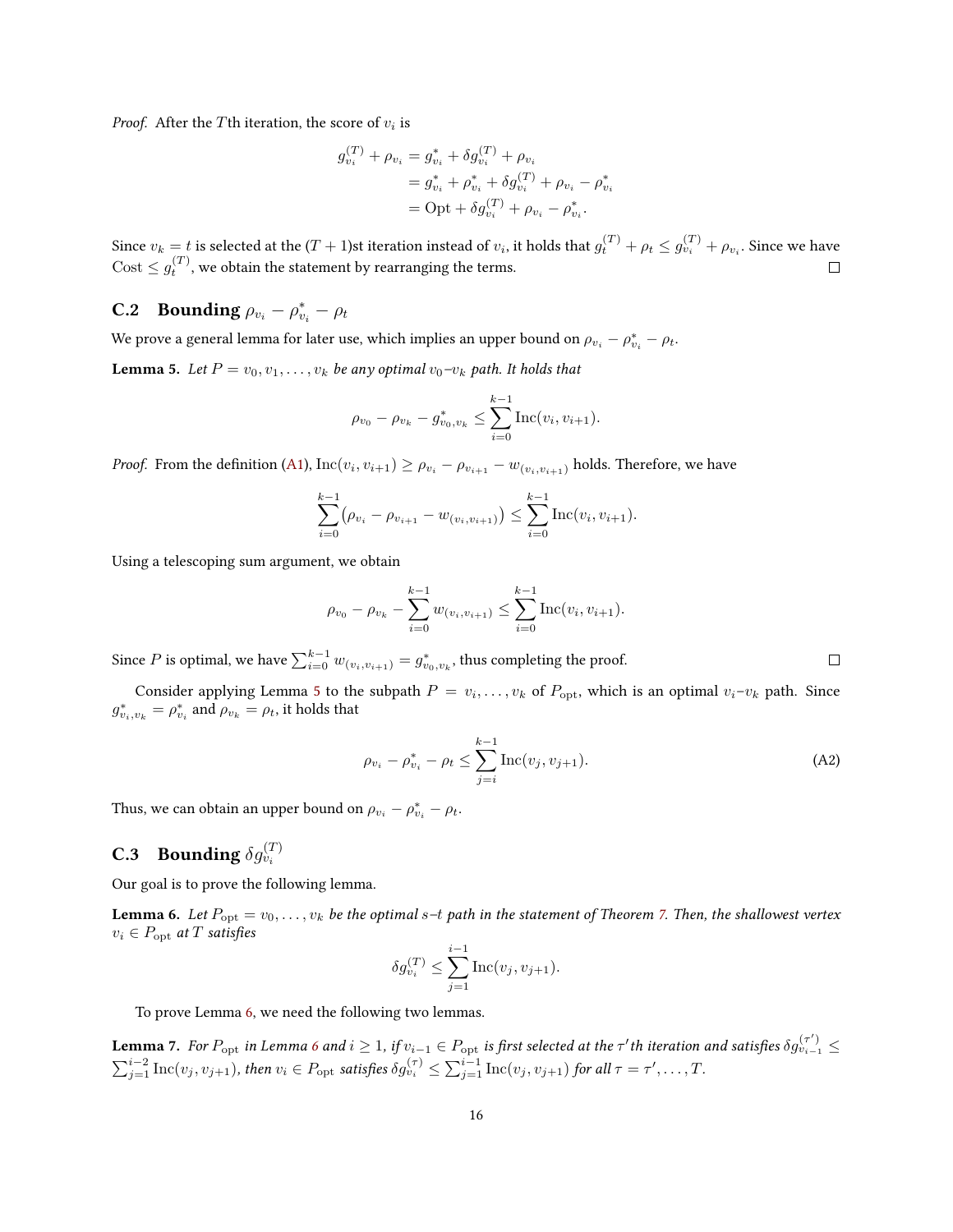*Proof.* In the  $\tau'$ th iteration, we update  $g_{v_i}$  if it is larger than  $g_{\text{new}} = g_{v_{i-1}}^{(\tau')} + w_{(v_{i-1},v_i)}$ , hence  $g_{v_i}^{(\tau')} \leq g_{v_{i-1}}^{(\tau')} + w_{(v_{i-1},v_i)}$ . Since  $(v_{i-1}, v_i)$  is an edge on  $P_{\rm opt}, g_{v_i}^* = g_{v_{i-1}}^* + w_{(v_{i-1}, v_i)}$  holds. Therefore, it holds that  $\delta g_{v_i}^{(\tau')} \leq \delta g_{v_{i-1}}^{(\tau')}$ . Since  $\delta g^{(\tau)}_{v_i}$  is non-increasing in  $\tau,$  we have  $\delta g^{(\tau)}_{v_i}\leq \delta g^{(\tau')}_{v_i}.$  If  $i=1,$  since  $v_0=s,$  we obtain

$$
\delta g_{v_1}^{(\tau)} \le \delta g_{v_1}^{(\tau')} \le \delta g_{v_0}^{(\tau')} = g_{v_0}^{(\tau')} - g_{v_0}^* = 0 - 0 = 0.
$$

If  $i > 1$ , we have

$$
\delta g_{v_i}^{(\tau)} \le \delta g_{v_i}^{(\tau')} \le \delta g_{v_{i-1}}^{(\tau')} \le \sum_{j=1}^{i-2} \text{Inc}(v_j, v_{j+1}) \le \sum_{j=1}^{i-1} \text{Inc}(v_j, v_{j+1}),
$$

where we used the assumption on  $\delta g^{(\tau')}_{v_{i-1}}$  and  ${\rm Inc}(v_{i-1},v_i)\geq 0.$ 

<span id="page-16-0"></span>**Lemma 8.** For  $P_{\text{opt}}$  in Lemma [6](#page-15-1) and any  $\tau~=~0,1,\ldots,T,$  every  $v_i~\in~P_{\text{opt}} \cap \text{SELECTED}_{\tau}$  satisfies  $\delta g_{v_i}^{(\tau)}~\leq$  $\sum_{j=1}^{i-1} \text{Inc}(v_j, v_{j+1}).$ 

*Proof.* The proof is by induction on  $\tau$ . If  $\tau = 0$ , the claim is vacuously true since SELECTED<sub> $\tau$ </sub> =  $\emptyset$ . If  $\tau = 1$ , only  $v_0$ is in SELECTED $_1$ . Since  $g_{v_0}^{(1)} = g_{v_0}^* = 0$ , we have  $\delta g_{v_0}^{(1)} = 0$ . Thus, the claim is true.

Assume that the claim is true after the first  $\tau \geq 1$  iterations; in other words, for any  $\tau' \leq \tau$ , every  $v_{i'} \in$  $P_{\text{opt}} \cap \text{SELECTED}_{\tau'}$  satisfies  $\delta g_{v_{i'}}^{(\tau')} \leq \sum_{j=1}^{i'-1} \text{Inc}(v_j, v_{j+1}).$  Since  $\delta g_{v_{i'}}^{(\tau)}$  is non-increasing in  $\tau$ , from the induction hypothesis, vertices in  $P_{\rm opt}\cap {\rm SELECTED}_\tau$  remain to satisfy the inequality after the ( $\tau+1$ )st iteration. Therefore, we focus on the vertex selected at the  $(\tau + 1)$ st iteration, which is the only new vertex in SELECTED<sub> $\tau+1$ </sub>. If the selected vertex is not in  $P_{\text{opt}}$ , the statement is true after the  $(\tau + 1)$ st iteration. We below discuss the case where the selected vertex is in  $P_{\rm opt}.$  We let  $v_i\in P_{\rm opt}$  be the selected vertex, where  $i\geq 1,$  and discuss two cases:  $v_i$ 's parent,  $v_{i-1}$ , is in SELECTED<sub> $\tau$ </sub> or not.

**Case 1:**  $v_{i-1} \in$  **SELECTED**<sub> $\tau$ </sub>. Suppose that  $v_{i-1}$  has been first selected at the  $\tau'$ th iteration ( $\tau' \leq \tau$ ). The induction hypothesis implies  $\delta g_{v_{i-1}}^{(\tau')} \leq \sum_{j=1}^{i-2}\text{Inc}(v_j,v_{j+1}).$  Thus, from Lemma [7,](#page-15-2) we obtain  $\delta g_{v_i}^{(\tau+1)} \leq \sum_{j=1}^{i-1}\text{Inc}(v_j,v_{j+1}).$ 

**Case 2:**  $v_{i-1} \notin$  **SELECTED**<sub> $\tau$ </sub>. In this case, we have  $i > 1$  since  $v_0$  is selected at the first iteration. Let  $v_{i'}$  be the shallowest vertex at  $\tau$ . Since  $v_j \in \text{SELECTED}_{\tau}$  must hold for all  $j < i',$  we have  $i' < i.$  Since  $v_i$  is selected instead of  $v_{i'}$ , it holds that  $g_{v_i}^{(\tau)} + \rho_{v_i} \leq g_{v_{i'}}^{(\tau)} + \rho_{v_{i'}}$ . Therefore, we have

$$
\delta g_{v_i}^{(\tau)} \leq g_{v_{i'}}^{(\tau)} - g_{v_i}^* + \rho_{v_{i'}} - \rho_{v_i} = \delta g_{v_{i'}}^{(\tau)} + g_{v_{i'}}^* - g_{v_i}^* + \rho_{v_{i'}} - \rho_{v_i} = \delta g_{v_{i'}}^{(\tau)} + \rho_{v_{i'}} - \rho_{v_i} - g_{v_{i'},v_i}^*.
$$

We below consider bounding the right-hand side. First, we discuss a bound on  $\delta g_{v_i}^{(\tau)}$ . Suppose that  $v_{i'-1} \in$ SELECTED<sub>7</sub> is first selected at the  $\tau'$ th iteration, where  $\tau' \leq \tau$ . From the induction hypothesis, we have  $\delta g_{v_{i'-1}}^{(\tau')} \leq \sum_{j=1}^{i'-2}\text{Inc}(v_j,v_{j+1}).$  Therefore, Lemma [7](#page-15-2) implies  $\delta g_{v_{i'}}^{(\tau)} \leq \sum_{j=1}^{i'-1}\text{Inc}(v_j,v_{j+1}).$  Next, from Lemma [5,](#page-15-0) we have  $\rho_{v_{i'}}-\rho_{v_{i}}-g^*_{v_{i'},v_{i}}\leq \sum_{j=i'}^{i-1}\text{Inc}(v_j,v_{j+1}).$  Consequently, we obtain

$$
\delta g_{v_i}^{(\tau+1)} \leq \delta g_{v_i}^{(\tau)} \leq \sum_{j=1}^{i'-1} \mathrm{Inc}(v_j,v_{j+1}) + \sum_{j=i'}^{i-1} \mathrm{Inc}(v_j,v_{j+1}) = \sum_{j=1}^{i-1} \mathrm{Inc}(v_j,v_{j+1}).
$$

To conclude, every  $v_i\in P_{\text{opt}}\cap\text{SELECTED}_{\tau+1}$  satisfies  $\delta g_{v_i}^{(\tau+1)}\leq \sum_{j=1}^{i-1}\text{Inc}(v_j,v_{j+1}).$  Therefore, the statement is true by induction.

Now, we are ready to prove Lemma [6.](#page-15-1)

Proof of Lemma [6.](#page-15-1) Since  $v_i$  is the shallowest at  $T,$   $v_{i-1}$  has been first selected at some  $\tau$ th iteration, where  $\tau\leq T,$ i.e.,  $v_{i-1} \in P_{\text{opt}} \cap \text{SELECTED}_{\tau}$ . Thus, Lemma [8](#page-16-0) implies  $\delta g_{v_{i-1}}^{(\tau)} \leq \sum_{j=1}^{i-2} \text{Inc}(v_j,v_{j+1})$ . Therefore, from Lemma [7,](#page-15-2) we obtain  $\delta g^{(T)}_{v_i} \leq \sum_{j=1}^{i-1} \text{Inc}(v_j,v_{j+1}).$  $\Box$ 

 $\Box$